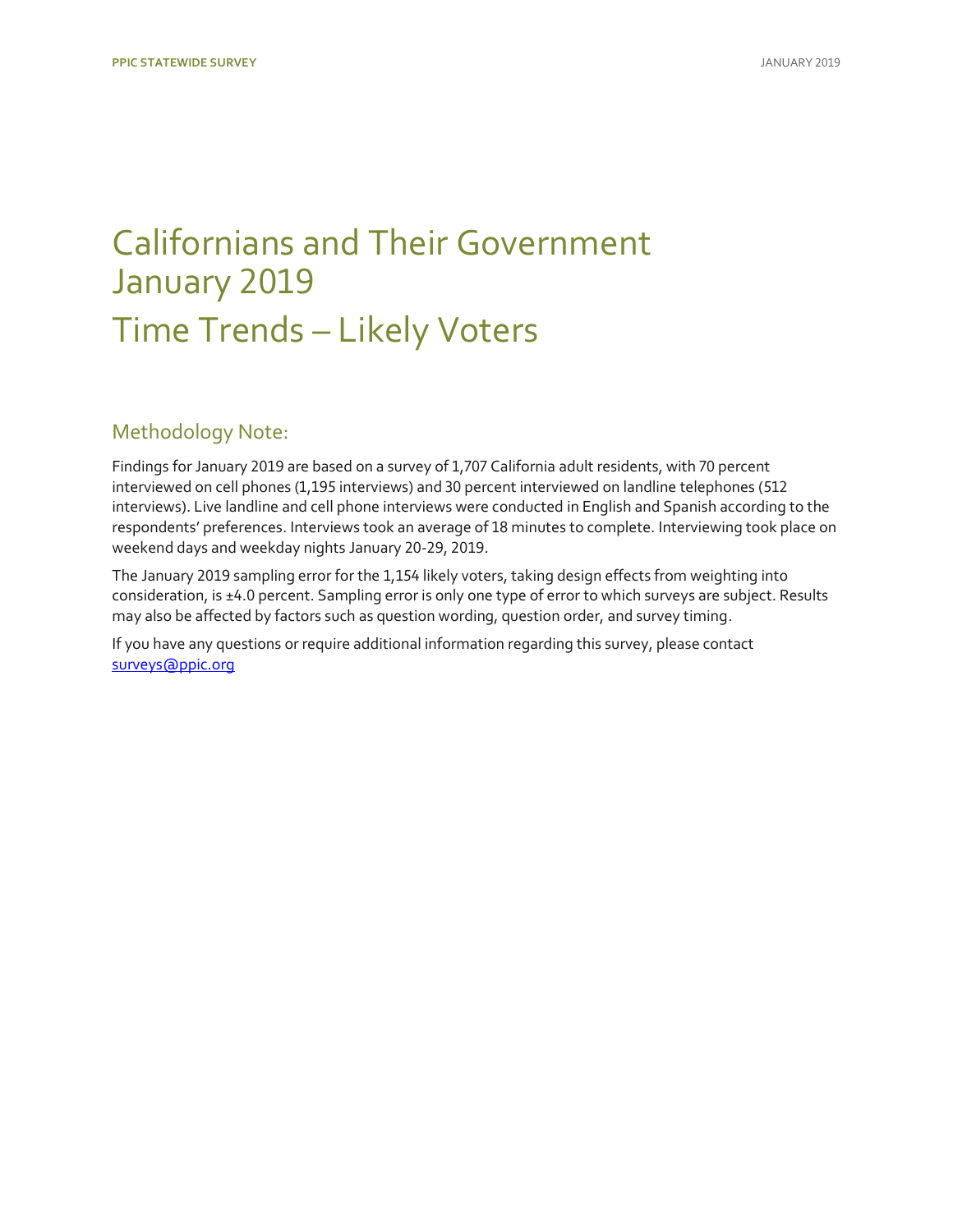| <b>PPIC Statewide Survey</b>                            |  |
|---------------------------------------------------------|--|
| <b>Californians and Their Government - January 2019</b> |  |
| <b>Likely Voters - Time Trends</b>                      |  |

|                 |         | Q3. Overall, do you approve or disapprove of<br>the way that the California Legislature is<br>handling its job? |                     |                 |
|-----------------|---------|-----------------------------------------------------------------------------------------------------------------|---------------------|-----------------|
|                 | approve | disapprove                                                                                                      | [VOL] don't<br>know | Unweighted<br>n |
| Jan 2019        | 46%     | 43%                                                                                                             | 11%                 | 1147            |
| Dec 2018        | 43%     | 47%                                                                                                             | 10%                 | 1084            |
| Nov 2018        | 44%     | 48%                                                                                                             | 8%                  | 1090            |
| Oct 2018        | 43%     | 48%                                                                                                             | 10%                 | 985             |
| Sep 2018        | 44%     | 46%                                                                                                             | 10%                 | 957             |
| Jul 2018        | 46%     | 46%                                                                                                             | 8%                  | 1014            |
| May 2018        | 42%     | 48%                                                                                                             | 10%                 | 895             |
| Apr 2018        | 42%     | 49%                                                                                                             | 9%                  | 864             |
| Mar 2018        | 45%     | 46%                                                                                                             | 8%                  | 924             |
| Jan 2018        | 50%     | 41%                                                                                                             | 9%                  | 1036            |
| Dec 2017        | 46%     | 44%                                                                                                             | 10%                 | 1065            |
| Nov 2017        | 45%     | 45%                                                                                                             | 10%                 | 1083            |
| Sep 2017        | 44%     | 47%                                                                                                             | 9%                  | 1098            |
| Jul 2017        | 45%     | 42%                                                                                                             | 13%                 | 1088            |
| May 2017        | 41%     | 46%                                                                                                             | 12%                 | 1012            |
| Apr 2017        | 44%     | 45%                                                                                                             | 11%                 | 1033            |
| Mar 2017        | 48%     | 41%                                                                                                             | 11%                 | 1057            |
| Jan 2017        | 50%     | 38%                                                                                                             | 11%                 | 1101            |
| Dec 2016        | 45%     | 44%                                                                                                             | 11%                 | 1115            |
| Oct 2016        | 43%     | 43%                                                                                                             | 14%                 | 1016            |
| Sep 2016        | 42%     | 48%                                                                                                             | 9%                  | 1050            |
| Jul 2016        | 42%     | 48%                                                                                                             | 10%                 | 1045            |
| May 2016        | 38%     | 49%                                                                                                             | 13%                 | 982             |
| Apr 2016        | 40%     | 51%                                                                                                             | 9%                  | 993             |
| Mar 2016        | 38%     | 50%                                                                                                             | 12%                 | 1029            |
| Jan 2016        | 41%     | 48%                                                                                                             | 11%                 | 1034            |
| Dec 2015        | 38%     | 48%                                                                                                             | 14%                 | 1100            |
| Sep 2015        | 39%     | 47%                                                                                                             | 15%                 | 1056            |
| <b>Jul 2015</b> | 32%     | 54%                                                                                                             | 13%                 | 1055            |
| Jun 2015        | 30%     | 52%                                                                                                             | 18%                 | 1043            |
| Apr 2015        | 36%     | 55%                                                                                                             | 9%                  | 1061            |
| Mar 2015        | 39%     | 50%                                                                                                             | 11%                 | 1059            |
| Jan 2015        | 41%     | 47%                                                                                                             | 13%                 | 1003            |
| Dec 2014        | 39%     | 51%                                                                                                             | 10%                 | 1046            |
| Oct 2014        | 37%     | 51%                                                                                                             | 13%                 | 969             |
| Sep 2014        | 32%     | 54%                                                                                                             | 14%                 | 901             |
| Jul 2014        | 31%     | 56%                                                                                                             | 13%                 | 972             |
| May 2014        | 36%     | 54%                                                                                                             | 11%                 | 1027            |
| Apr 2014        | 29%     | 56%                                                                                                             | 15%                 | 1074            |
| Mar 2014        | 32%     | 57%                                                                                                             | 12%                 | 1084            |
| Jan 2014        | 33%     | 57%                                                                                                             | 10%                 | 1145            |
| Dec 2013        | 32%     | 56%                                                                                                             | 12%                 | 1077            |
| Sep 2013        | 32%     | 57%                                                                                                             | 10%                 | 1095            |
| Jul 2013        | 33%     | 55%                                                                                                             | 12%                 | 1272            |

### **Likely Voters - Time Trends**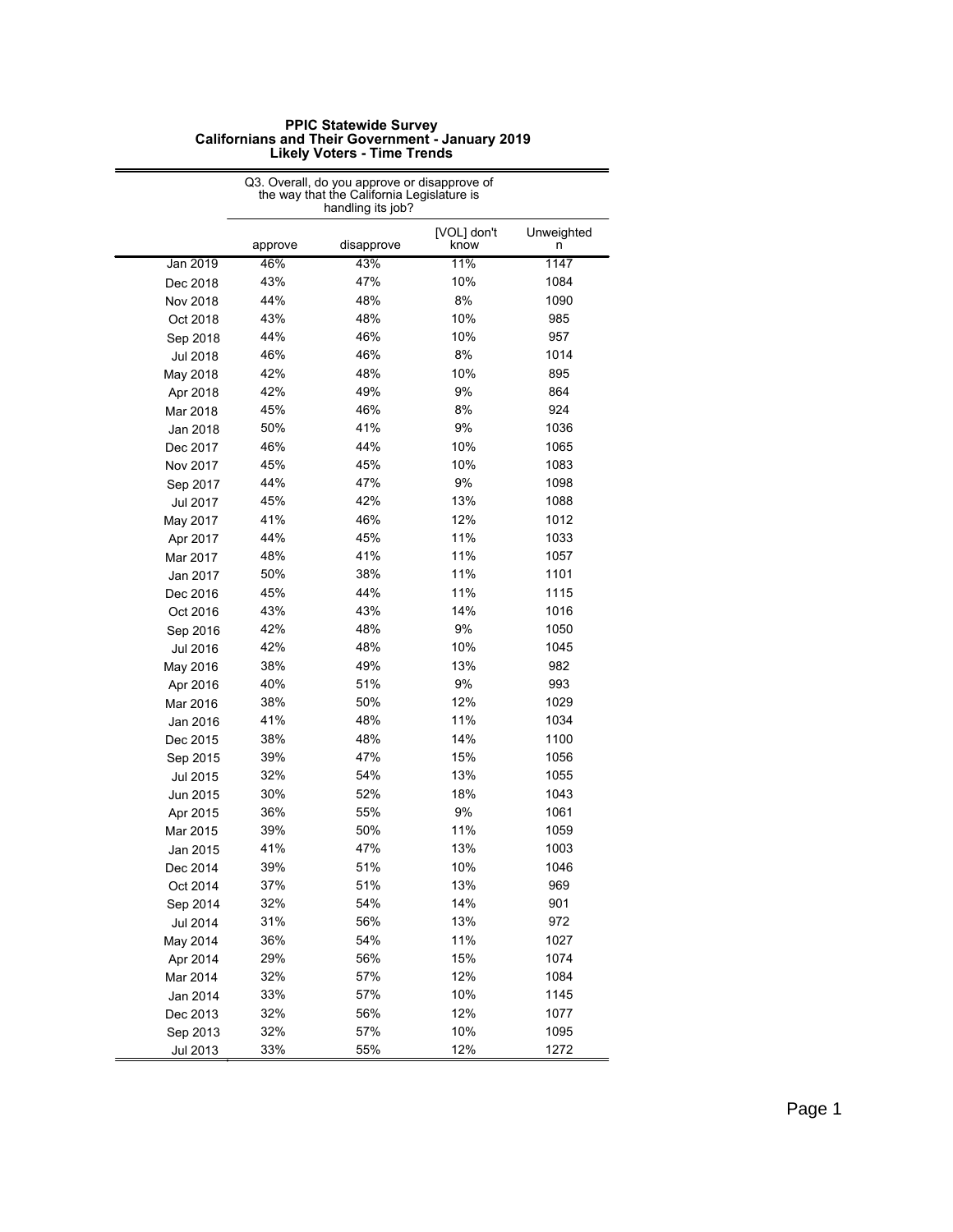|          |         | Q3. Overall, do you approve or disapprove of<br>the way that the California Legislature is<br>handling its job? |                     |                 |
|----------|---------|-----------------------------------------------------------------------------------------------------------------|---------------------|-----------------|
|          | approve | disapprove                                                                                                      | [VOL] don't<br>know | Unweighted<br>n |
| May 2013 | 29%     | 59%                                                                                                             | 12%                 | 1125            |
| Apr 2013 | 29%     | 64%                                                                                                             | 7%                  | 1129            |
| Mar 2013 | 25%     | 61%                                                                                                             | 14%                 | 1130            |
| Jan 2013 | 31%     | 55%                                                                                                             | 14%                 | 1115            |
| Dec 2012 | 26%     | 61%                                                                                                             | 13%                 | 1434            |
| Oct 2012 | 21%     | 68%                                                                                                             | 11%                 | 1329            |
| Sep 2012 | 22%     | 68%                                                                                                             | 10%                 | 1325            |
| Aug 2012 | 21%     | 69%                                                                                                             | 10%                 | 1560            |
| May 2012 | 17%     | 71%                                                                                                             | 11%                 | 1248            |
| Apr 2012 | 15%     | 73%                                                                                                             | 12%                 | 1199            |
| Mar 2012 | 21%     | 66%                                                                                                             | 14%                 | 1162            |
| Jan 2012 | 17%     | 71%                                                                                                             | 12%                 | 1297            |
| Dec 2011 | 16%     | 69%                                                                                                             | 15%                 | 1293            |
| Nov 2011 | 17%     | 70%                                                                                                             | 13%                 | 1634            |
| Sep 2011 | 17%     | 71%                                                                                                             | 12%                 | 1363            |
| Jul 2011 | 15%     | 74%                                                                                                             | 11%                 | 1639            |
| Jun 2011 | 17%     | 72%                                                                                                             | 11%                 | 1404            |
| Apr 2011 | 14%     | 74%                                                                                                             | 12%                 | 1644            |
| Mar 2011 | 16%     | 70%                                                                                                             | 14%                 | 1360            |
| Feb 2011 | 20%     | 63%                                                                                                             | 17%                 | 1558            |
| Jan 2011 | 18%     | 68%                                                                                                             | 14%                 | 1390            |
| Nov 2010 | 9%      | 82%                                                                                                             | 9%                  | 1673            |
| Oct 2010 | 10%     | 86%                                                                                                             | 3%                  | 1238            |
| Sep 2010 | 11%     | 85%                                                                                                             | 4%                  | 1214            |
| Jul 2010 | 10%     | 82%                                                                                                             | 8%                  | 1462            |
| May 2010 | 11%     | 80%                                                                                                             | 8%                  | 1247            |
| Apr 2010 | 11%     | 79%                                                                                                             | 9%                  | 1540            |
| Mar 2010 | 9%      | 85%                                                                                                             | 6%                  | 1235            |
| Jan 2010 | 12%     | 80%                                                                                                             | 7%                  | 1299            |
| Dec 2009 | 10%     | 83%                                                                                                             | 7%                  | 1077            |
| Nov 2009 | 10%     | 80%                                                                                                             | 10%                 | 1630            |
| Sep 2009 | 16%     | 76%                                                                                                             | 8%                  | 1339            |
| Jul 2009 | 10%     | 84%                                                                                                             | 6%                  | 1563            |
| May 2009 | 12%     | 80%                                                                                                             | 8%                  | 1213            |
| Apr 2009 | 16%     | 74%                                                                                                             | 10%                 | 1596            |
| Mar 2009 | 11%     | 80%                                                                                                             | 10%                 | 1136            |
| Feb 2009 | 14%     | 75%                                                                                                             | 10%                 | 1564            |
| Jan 2009 | 15%     | 76%                                                                                                             | 9%                  | 1387            |
| Nov 2008 | 20%     | 69%                                                                                                             | 11%                 | 1633            |
| Oct 2008 | 22%     | 70%                                                                                                             | 8%                  | 1280            |
| Sep 2008 | 16%     | 76%                                                                                                             | 9%                  | 1277            |
| Aug 2008 | 20%     | 74%                                                                                                             | 6%                  | 1183            |
| May 2008 | 23%     | 65%                                                                                                             | 12%                 | 1224            |
| Apr 2008 | 22%     | 66%                                                                                                             | 12%                 | 1517            |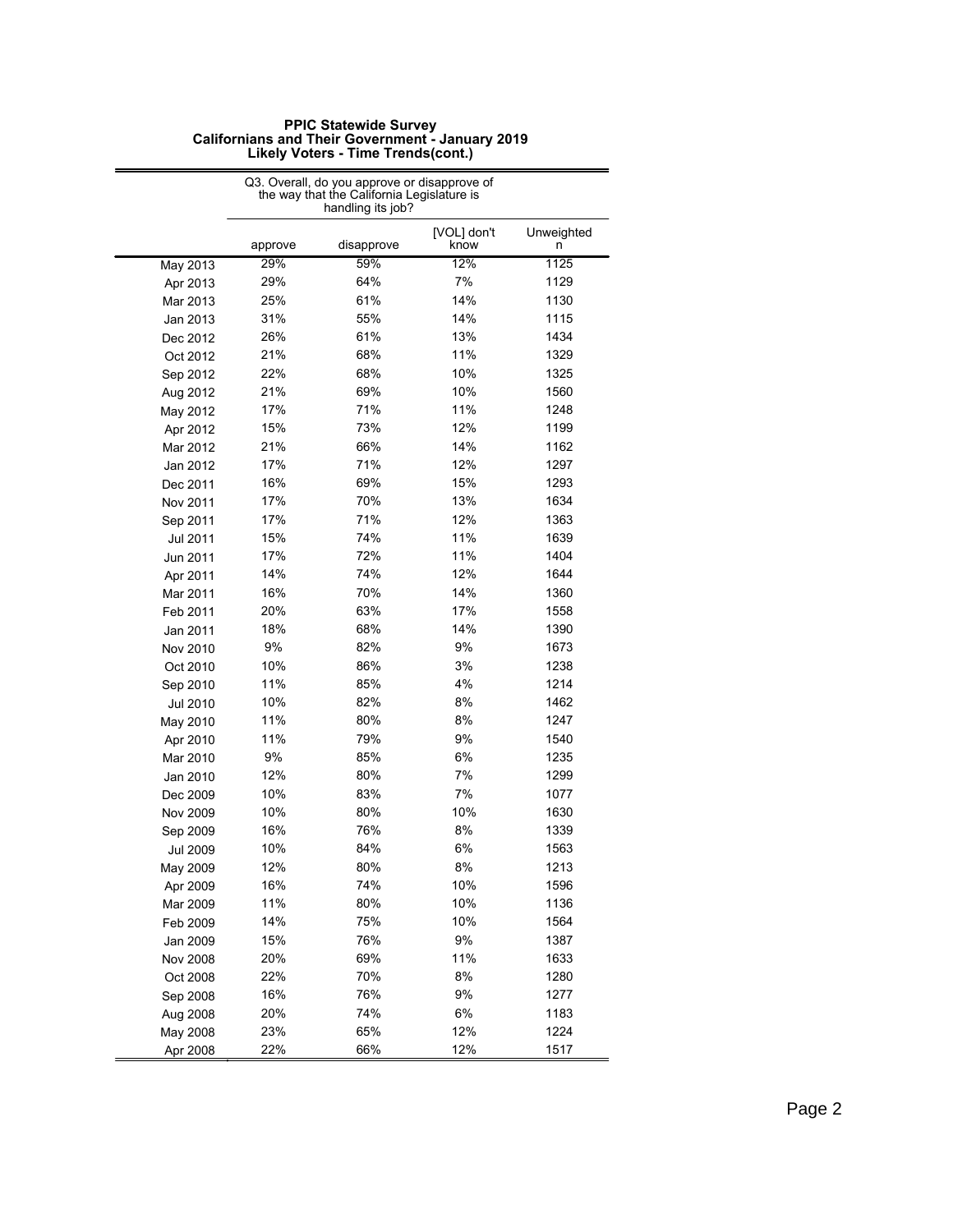|          |         | Q3. Overall, do you approve or disapprove of<br>the way that the California Legislature is<br>handling its job? |                     |                 |
|----------|---------|-----------------------------------------------------------------------------------------------------------------|---------------------|-----------------|
|          | approve | disapprove                                                                                                      | [VOL] don't<br>know | Unweighted<br>n |
| Mar 2008 | 25%     | 64%                                                                                                             | 11%                 | 1219            |
| Jan 2008 | 27%     | 61%                                                                                                             | 12%                 | 1226            |
| Dec 2007 | 35%     | 54%                                                                                                             | 10%                 | 1146            |
| Oct 2007 | 32%     | 54%                                                                                                             | 14%                 | 1574            |
| Sep 2007 | 29%     | 59%                                                                                                             | 11%                 | 1158            |
| Jun 2007 | 35%     | 47%                                                                                                             | 18%                 | 1106            |
| May 2007 | 36%     | 51%                                                                                                             | 14%                 | 1127            |
| Apr 2007 | 35%     | 51%                                                                                                             | 14%                 | 1510            |
| Mar 2007 | 39%     | 47%                                                                                                             | 14%                 | 1233            |
| Jan 2007 | 37%     | 49%                                                                                                             | 14%                 | 1274            |
| Oct 2006 | 26%     | 61%                                                                                                             | 13%                 | 1188            |
| Sep 2006 | 32%     | 55%                                                                                                             | 13%                 | 1207            |
| Aug 2006 | 27%     | 61%                                                                                                             | 12%                 | 1105            |
| May 2006 | 23%     | 61%                                                                                                             | 15%                 | 1093            |
| Mar 2006 | 23%     | 65%                                                                                                             | 12%                 | 1002            |
| Jan 2006 | 25%     | 63%                                                                                                             | 12%                 | 1256            |
| Jan 2006 | 23%     | 60%                                                                                                             | 17%                 | 1443            |
| Oct 2005 | 21%     | 65%                                                                                                             | 14%                 | 1161            |
| Sep 2005 | 28%     | 60%                                                                                                             | 12%                 | 1111            |
| Aug 2005 | 23%     | 64%                                                                                                             | 13%                 | 1052            |
| May 2005 | 24%     | 63%                                                                                                             | 12%                 | 1237            |
| Jan 2005 | 33%     | 57%                                                                                                             | 11%                 | 1230            |
| Oct 2004 | 40%     | 46%                                                                                                             | 14%                 | 1210            |
| Sep 2004 | 37%     | 51%                                                                                                             | 12%                 | 1191            |
| Aug 2004 | 37%     | 52%                                                                                                             | 11%                 | 1183            |
| Jun 2004 | 38%     | 51%                                                                                                             | 11%                 | 1346            |
| May 2004 | 35%     | 52%                                                                                                             | 13%                 | 1098            |
| Jan 2004 | 34%     | 50%                                                                                                             | 16%                 | 977             |
| Aug 2003 | 22%     | 68%                                                                                                             | 10%                 | 1067            |
| Jun 2003 | 29%     | 58%                                                                                                             | 13%                 | 1032            |
| Feb 2003 | 29%     | 55%                                                                                                             | 16%                 | 1071            |
| Sep 2002 | 40%     | 45%                                                                                                             | 15%                 | 1029            |
| Jan 2002 | 46%     | 43%                                                                                                             | 11%                 | 967             |
| Dec 2001 | 50%     | 36%                                                                                                             | 14%                 | 939             |
| Jan 2001 | 56%     | 32%                                                                                                             | 12%                 | 1085            |
| Sep 2000 | 56%     | 34%                                                                                                             | 11%                 | 1089            |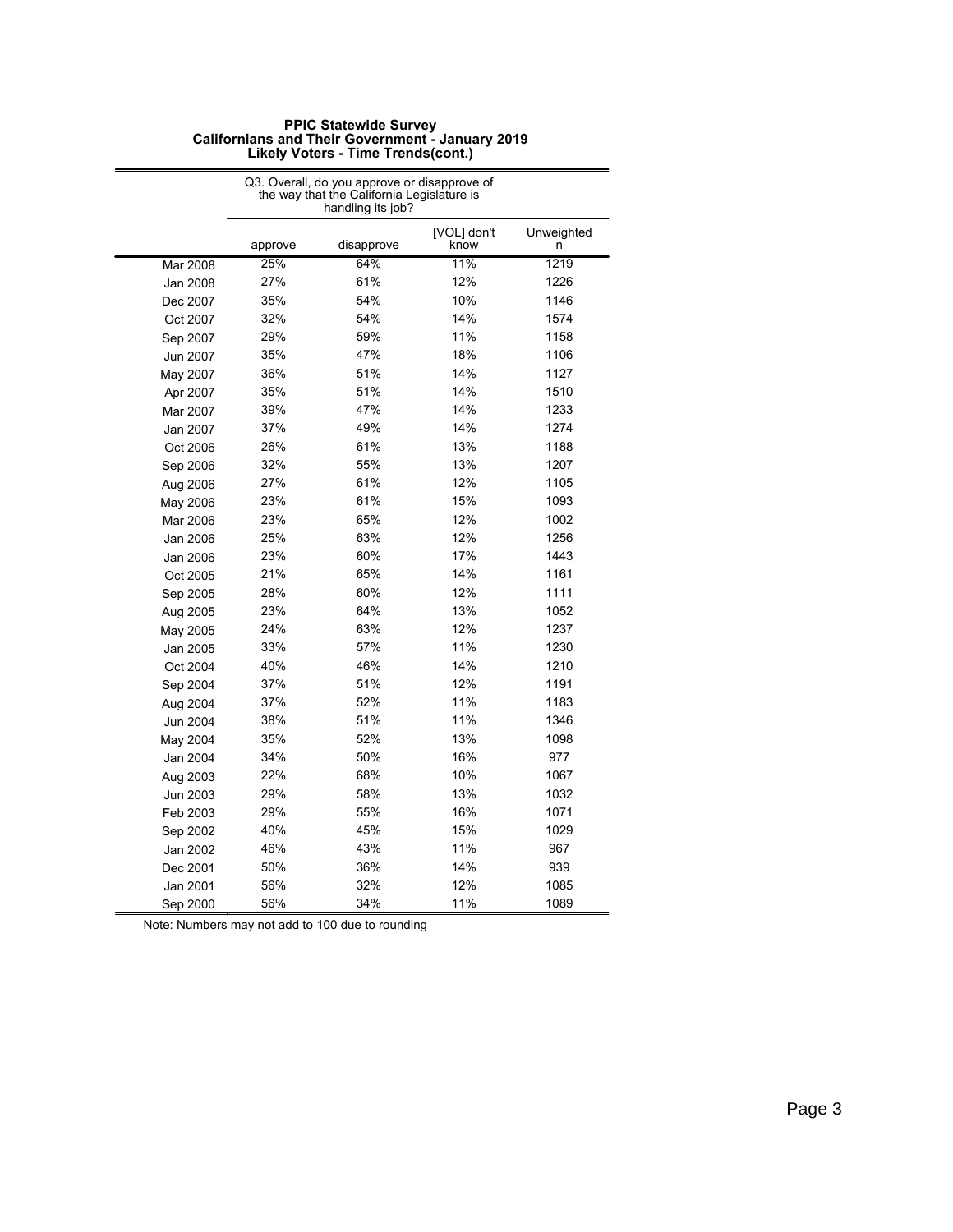|          |                                          | Q4. Do you think that Governor Newsom and<br>the state legislature will be able to work<br>together and accomplish a lot in the next year,<br>or not? |                     |                 |
|----------|------------------------------------------|-------------------------------------------------------------------------------------------------------------------------------------------------------|---------------------|-----------------|
|          | yes, will be<br>able to work<br>together | no, will not<br>be able to<br>work<br>together                                                                                                        | [VOL] don't<br>know | Unweighted<br>n |
| Jan 2019 | 65%                                      | 25%                                                                                                                                                   | 10%                 | 1151            |
| Jan 2018 | 58%                                      | 33%                                                                                                                                                   | 9%                  | 1039            |
| Jan 2017 | 64%                                      | 25%                                                                                                                                                   | 12%                 | 1103            |
| Jan 2016 | 53%                                      | 38%                                                                                                                                                   | 9%                  | 1038            |
| Jan 2015 | 52%                                      | 39%                                                                                                                                                   | 9%                  | 1008            |
| Jan 2014 | 51%                                      | 40%                                                                                                                                                   | 9%                  | 1147            |
| Jan 2013 | 51%                                      | 40%                                                                                                                                                   | 9%                  | 1114            |
| Jan 2012 | 32%                                      | 59%                                                                                                                                                   | 8%                  | 1302            |
| Jan 2011 | 52%                                      | 34%                                                                                                                                                   | 14%                 | 1393            |
| May 2010 | 14%                                      | 80%                                                                                                                                                   | 6%                  | 1248            |
| Jan 2010 | 20%                                      | 74%                                                                                                                                                   | 6%                  | 1301            |
| Jan 2009 | 35%                                      | 56%                                                                                                                                                   | 8%                  | 1387            |
| Jan 2008 | 44%                                      | 47%                                                                                                                                                   | 9%                  | 1231            |
| Jun 2007 | 49%                                      | 41%                                                                                                                                                   | 10%                 | 1112            |
| Jan 2007 | 60%                                      | 30%                                                                                                                                                   | 10%                 | 1276            |
| Mar 2006 | 31%                                      | 57%                                                                                                                                                   | 11%                 | 847             |
| Jan 2006 | 41%                                      | 51%                                                                                                                                                   | 8%                  | 1254            |

\*January 2011 to January 2018 trend wording was "Do you think that Governor Brown and the state legislature will be able to work together and accomplish a lot in the next year, or not?"

\*January 2006 to May 2010 trend wording was "Do you think that Governor Schwarzenegger and the state legislature will be able to work together and accomplish a lot in the next year, or not?"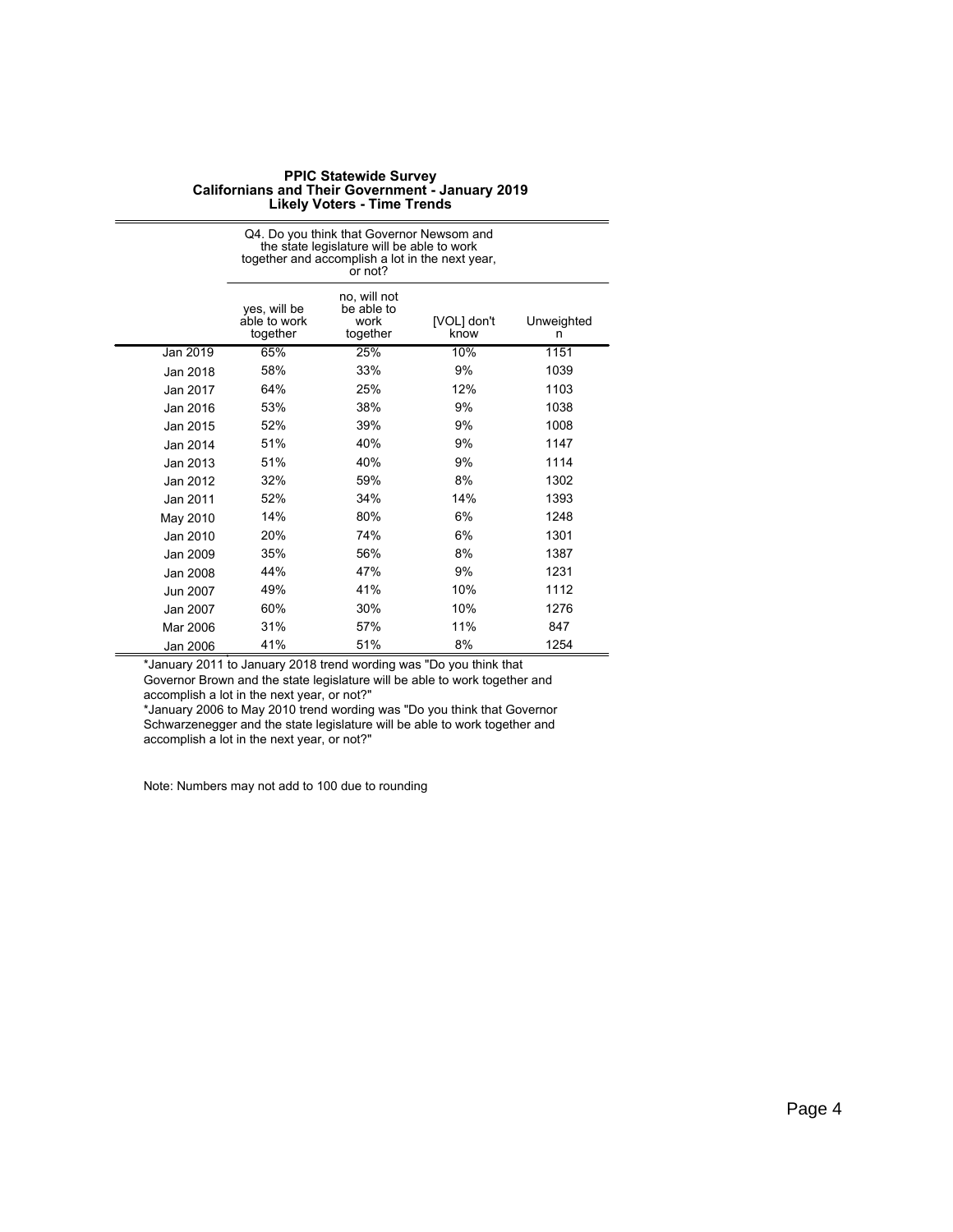|          |                 | Q5. Do you think things in California are<br>wrong direction? | GENERALLY going in the right direction or the |                 |
|----------|-----------------|---------------------------------------------------------------|-----------------------------------------------|-----------------|
|          | right direction | wrong<br>direction                                            | [VOL] don't<br>know                           | Unweighted<br>n |
| Jan 2019 | 51%             | 45%                                                           | 3%                                            | 1149            |
| Dec 2018 | 50%             | 46%                                                           | 4%                                            | 1079            |
| Sep 2018 | 50%             | 47%                                                           | 3%                                            | 957             |
| Jan 2018 | 54%             | 43%                                                           | 3%                                            | 1039            |
| Dec 2017 | 49%             | 47%                                                           | 4%                                            | 1062            |
| Sep 2017 | 51%             | 45%                                                           | 4%                                            | 1103            |
| Mar 2017 | 53%             | 43%                                                           | 4%                                            | 1066            |
| Jan 2017 | 58%             | 38%                                                           | 4%                                            | 1102            |
| Oct 2016 | 50%             | 45%                                                           | 5%                                            | 1021            |
| Sep 2016 | 45%             | 52%                                                           | 3%                                            | 1051            |
| May 2016 | 45%             | 51%                                                           | 4%                                            | 986             |
| Mar 2016 | 45%             | 50%                                                           | 5%                                            | 1032            |
| Jan 2016 | 49%             | 47%                                                           | 4%                                            | 1037            |
| Dec 2015 | 44%             | 50%                                                           | 6%                                            | 1106            |
| Sep 2015 | 43%             | 52%                                                           | 6%                                            | 1062            |
| Jun 2015 | 40%             | 52%                                                           | 8%                                            | 1042            |
| Mar 2015 | 49%             | 47%                                                           | 5%                                            | 1057            |
| Jan 2015 | 49%             | 45%                                                           | 5%                                            | 1009            |
| Dec 2014 | 47%             | 48%                                                           | 5%                                            | 1055            |
| Oct 2014 | 40%             | 54%                                                           | 6%                                            | 970             |
| Sep 2014 | 43%             | 52%                                                           | 6%                                            | 913             |
| May 2014 | 44%             | 50%                                                           | 6%                                            | 1035            |
| Mar 2014 | 41%             | 53%                                                           | 6%                                            | 1085            |
| Jan 2014 | 47%             | 48%                                                           | 5%                                            | 1143            |
| Dec 2013 | 41%             | 55%                                                           | 4%                                            | 1077            |
| Sep 2013 | 40%             | 54%                                                           | 6%                                            | 1100            |
| Jun 2013 | 39%             | 53%                                                           | 9%                                            | 1433            |
| May 2013 | 41%             | 54%                                                           | 4%                                            | 1121            |
| Mar 2013 | 37%             | 57%                                                           | 6%                                            | 1132            |
| Jan 2013 | 45%             | 49%                                                           | 6%                                            | 1115            |
| Dec 2012 | 39%             | 56%                                                           | 5%                                            | 1430            |
| Oct 2012 | 34%             | 60%                                                           | 6%                                            | 1330            |
| Sep 2012 | 29%             | 66%                                                           | 5%                                            | 1325            |
| May 2012 | 27%             | 68%                                                           | 5%                                            | 1246            |
| Mar 2012 | 32%             | 59%                                                           | 9%                                            | 1161            |
| Jan 2012 | 29%             | 66%                                                           | $5%$                                          | 1297            |
| Dec 2011 | 24%             | 68%                                                           | 8%                                            | 1294            |
| Sep 2011 | 25%             | 69%                                                           | 7%                                            | 1359            |
| Jun 2011 | 22%             | 68%                                                           | $9\%$                                         | 1485            |
| Jun 2011 | 27%             | 66%                                                           | 7%                                            | 1401            |
| Mar 2011 | 27%             | 63%                                                           | 10%                                           | 1361            |
| Feb 2011 | 32%             | 56%                                                           | 12%                                           | 1566            |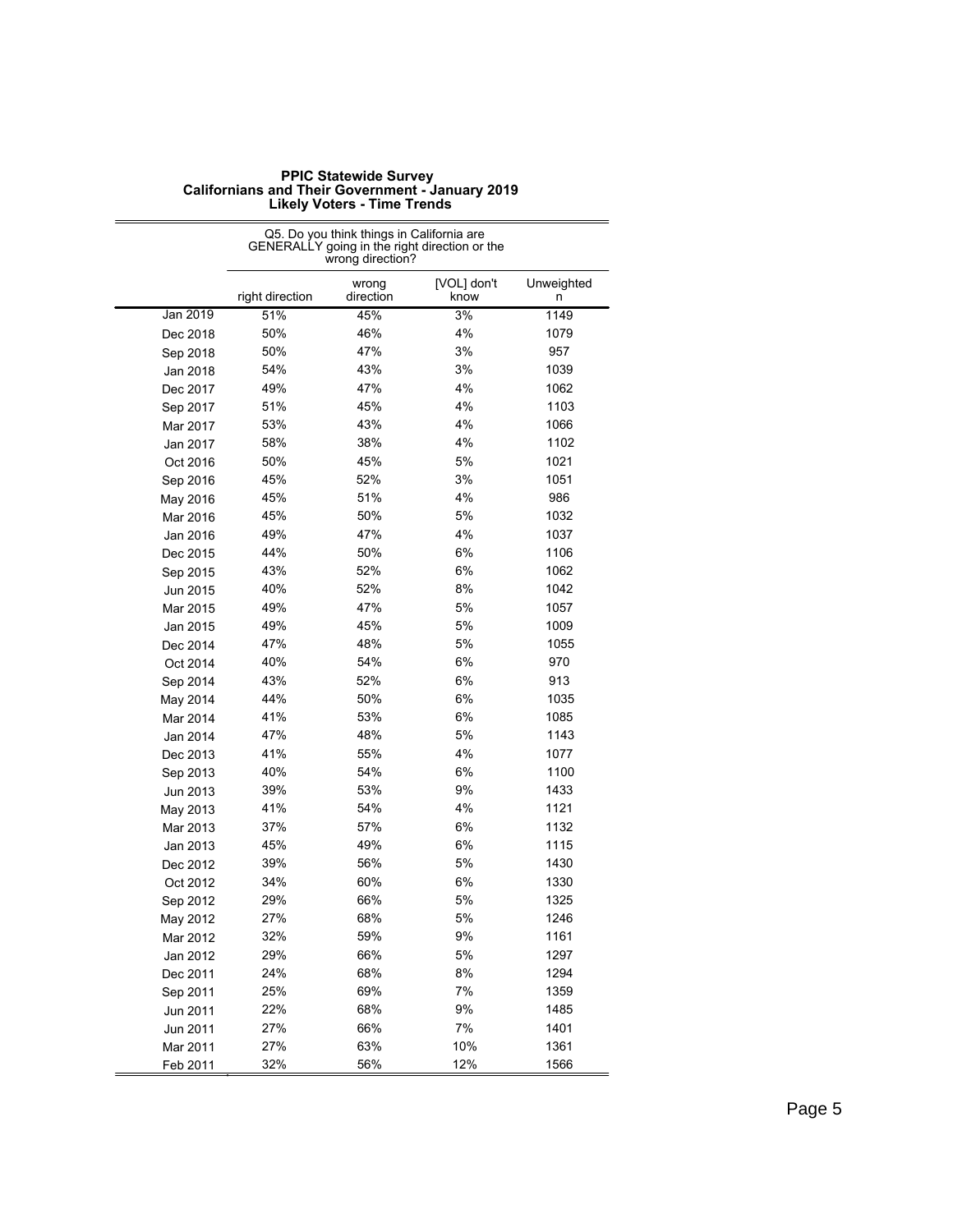|                 | Q5. Do you think things in California are<br>GENERALLY going in the right direction or the<br>wrong direction? |                    |                     |                 |
|-----------------|----------------------------------------------------------------------------------------------------------------|--------------------|---------------------|-----------------|
|                 | right direction                                                                                                | wrong<br>direction | [VOL] don't<br>know | Unweighted<br>n |
| Jan 2011        | 32%                                                                                                            | 61%                | 7%                  | 1393            |
| Oct 2010        | 12%                                                                                                            | 77%                | 11%                 | 1227            |
| Sep 2010        | 13%                                                                                                            | 77%                | 9%                  | 1210            |
| Jul 2010        | 8%                                                                                                             | 86%                | 5%                  | 1462            |
| May 2010        | 13%                                                                                                            | 82%                | 5%                  | 1249            |
| Mar 2010        | 13%                                                                                                            | 83%                | 4%                  | 1234            |
| Jan 2010        | 15%                                                                                                            | 80%                | 5%                  | 1299            |
| Dec 2009        | 11%                                                                                                            | 82%                | 7%                  | 1075            |
| <b>Nov 2009</b> | 12%                                                                                                            | 83%                | 5%                  | 1626            |
| Sep 2009        | 18%                                                                                                            | 77%                | 6%                  | 1340            |
| <b>Jul 2009</b> | 9%                                                                                                             | 87%                | 5%                  | 1569            |
| Jun 2009        | 16%                                                                                                            | 74%                | 9%                  | 1500            |
| May 2009        | 17%                                                                                                            | 76%                | 7%                  | 1216            |
| Mar 2009        | 17%                                                                                                            | 77%                | 7%                  | 1135            |
| Feb 2009        | 13%                                                                                                            | 80%                | 7%                  | 1564            |
| Jan 2009        | 16%                                                                                                            | 78%                | 6%                  | 1387            |
| Nov 2008        | 24%                                                                                                            | 66%                | 10%                 | 1635            |
| Oct 2008        | 20%                                                                                                            | 70%                | 10%                 | 1274            |
| Sep 2008        | 21%                                                                                                            | 67%                | 11%                 | 1282            |
| Aug 2008        | 24%                                                                                                            | 68%                | 8%                  | 1179            |
| Jun 2008        | 22%                                                                                                            | 69%                | 9%                  | 1412            |
| May 2008        | 24%                                                                                                            | 67%                | 9%                  | 1220            |
| Mar 2008        | 24%                                                                                                            | 66%                | 9%                  | 1215            |
| Jan 2008        | 35%                                                                                                            | 55%                | 10%                 | 1224            |
| Dec 2007        | 38%                                                                                                            | 50%                | 13%                 | 1146            |
| Sep 2007        | 41%                                                                                                            | 51%                | 9%                  | 1154            |
| Jun 2007        | 44%                                                                                                            | 47%                | 9%                  | 1104            |
| May 2007        | 47%                                                                                                            | 45%                | 7%                  | 1122            |
| Mar 2007        | 44%                                                                                                            | 48%                | 8%                  | 1233            |
| Jan 2007        | 55%                                                                                                            | 38%                | 7%                  | 1271            |
| Oct 2006        | 44%                                                                                                            | 47%                | 10%                 | 1183            |
| Sep 2006        | 45%                                                                                                            | 46%                | 9%                  | 1208            |
| Aug 2006        | 42%                                                                                                            | 49%                | 9%                  | 1102            |
| Jul 2006        | 45%                                                                                                            | 48%                | 7%                  | 1346            |
| May 2006        | 34%                                                                                                            | 59%                | 8%                  | 1096            |
| Mar 2006        | 36%                                                                                                            | 55%                | 9%                  | 1007            |
| Feb 2006        | 34%                                                                                                            | 58%                | 8%                  | 1232            |
| Jan 2006        | 36%                                                                                                            | 57%                | 7%                  | 1252            |
| Jan 2006        | 28%                                                                                                            | 64%                | 8%                  | 1447            |
| Oct 2005        | 29%                                                                                                            | 62%                | 10%                 | 1156            |
| Sep 2005        | 27%                                                                                                            | 64%                | 9%                  | 1108            |
| Aug 2005        | 34%                                                                                                            | 58%                | 8%                  | 1055            |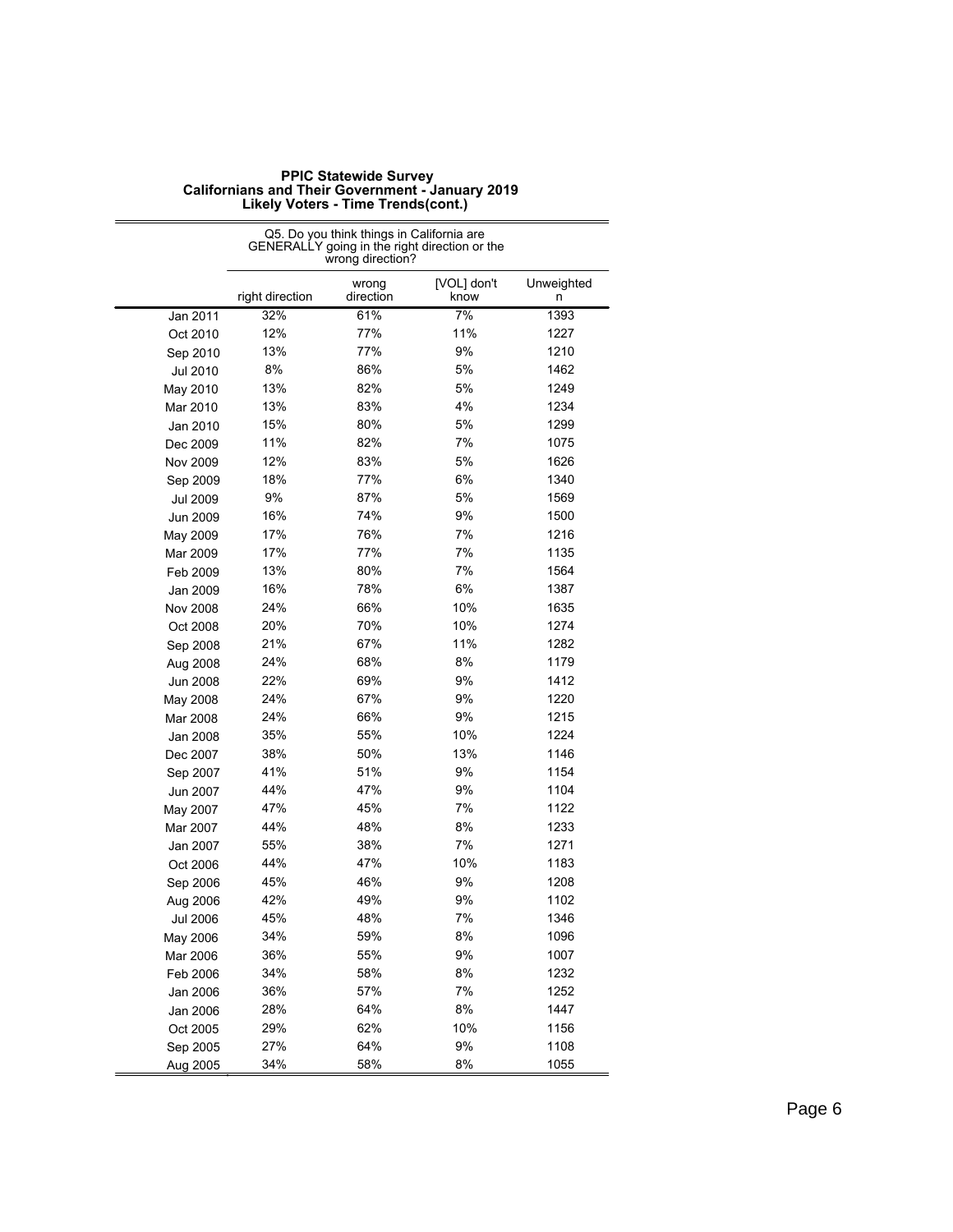|                 | Q5. Do you think things in California are<br>GENERALLY going in the right direction or the<br>wrong direction? |                    |                     |                 |
|-----------------|----------------------------------------------------------------------------------------------------------------|--------------------|---------------------|-----------------|
|                 | right direction                                                                                                | wrong<br>direction | [VOL] don't<br>know | Unweighted<br>n |
| <b>Jul 2005</b> | 39%                                                                                                            | 50%                | 11%                 | 1461            |
| May 2005        | 37%                                                                                                            | 56%                | 7%                  | 1238            |
| Apr 2005        | 34%                                                                                                            | 56%                | 10%                 | 1472            |
| Jan 2005        | 48%                                                                                                            | 42%                | 10%                 | 1229            |
| Oct 2004        | 47%                                                                                                            | 43%                | 11%                 | 1210            |
| Sep 2004        | 47%                                                                                                            | 42%                | 12%                 | 1197            |
| Aug 2004        | 46%                                                                                                            | 43%                | 11%                 | 1179            |
| <b>Jul 2004</b> | 47%                                                                                                            | 42%                | 12%                 | 1447            |
| Jun 2004        | 46%                                                                                                            | 43%                | 11%                 | 1342            |
| May 2004        | 48%                                                                                                            | 41%                | 11%                 | 1100            |
| Feb 2004        | 32%                                                                                                            | 54%                | 15%                 | 1006            |
| Jan 2004        | 44%                                                                                                            | 40%                | 16%                 | 972             |
| Nov 2003        | 31%                                                                                                            | 55%                | 14%                 | 1183            |
| Oct 2003        | 18%                                                                                                            | 74%                | 8%                  | 1128            |
| Sep 2003        | 17%                                                                                                            | 75%                | 8%                  | 1143            |
| Aug 2003        | 17%                                                                                                            | 74%                | 9%                  | 1065            |
| <b>Jul 2003</b> | 25%                                                                                                            | 66%                | 9%                  | 1153            |
| Jun 2003        | 22%                                                                                                            | 68%                | 10%                 | 1033            |
| Feb 2003        | 22%                                                                                                            | 69%                | 9%                  | 1070            |
| Nov 2002        | 45%                                                                                                            | 47%                | 8%                  | 914             |
| Oct 2002        | 40%                                                                                                            | 50%                | 10%                 | 1048            |
| Sep 2002        | 48%                                                                                                            | 43%                | 8%                  | 1035            |
| Aug 2002        | 37%                                                                                                            | 53%                | 10%                 | 966             |
| Feb 2002        | 50%                                                                                                            | 42%                | 7%                  | 948             |
| Jan 2002        | 55%                                                                                                            | 38%                | 7%                  | 968             |
| Dec 2001        | 55%                                                                                                            | 36%                | 9%                  | 945             |
| Jan 2001        | 63%                                                                                                            | 29%                | 8%                  | 1092            |
| Oct 2000        | 56%                                                                                                            | 34%                | 9%                  | 1088            |
| Aug 2000        | 63%                                                                                                            | 30%                | 8%                  | 1011            |
| Feb 2000        | 64%                                                                                                            | 28%                | 8%                  | 1007            |
| Jan 2000        | 66%                                                                                                            | 27%                | 7%                  | 977             |
| Dec 1999        | 60%                                                                                                            | 34%                | 6%                  | 907             |
| Sep 1999        | 59%                                                                                                            | 35%                | 6%                  | 906             |
| Jan 1999        | 66%                                                                                                            | 28%                | 7%                  | 1049            |
| Oct 1998        | 63%                                                                                                            | 30%                | 7%                  | 1103            |
| Sep 1998        | 58%                                                                                                            | 35%                | 7%                  | 1046            |
| May 1998        | 56%                                                                                                            | 36%                | 9%                  | 936             |
| Apr 1998        | 55%                                                                                                            | 37%                | 8%                  | 990             |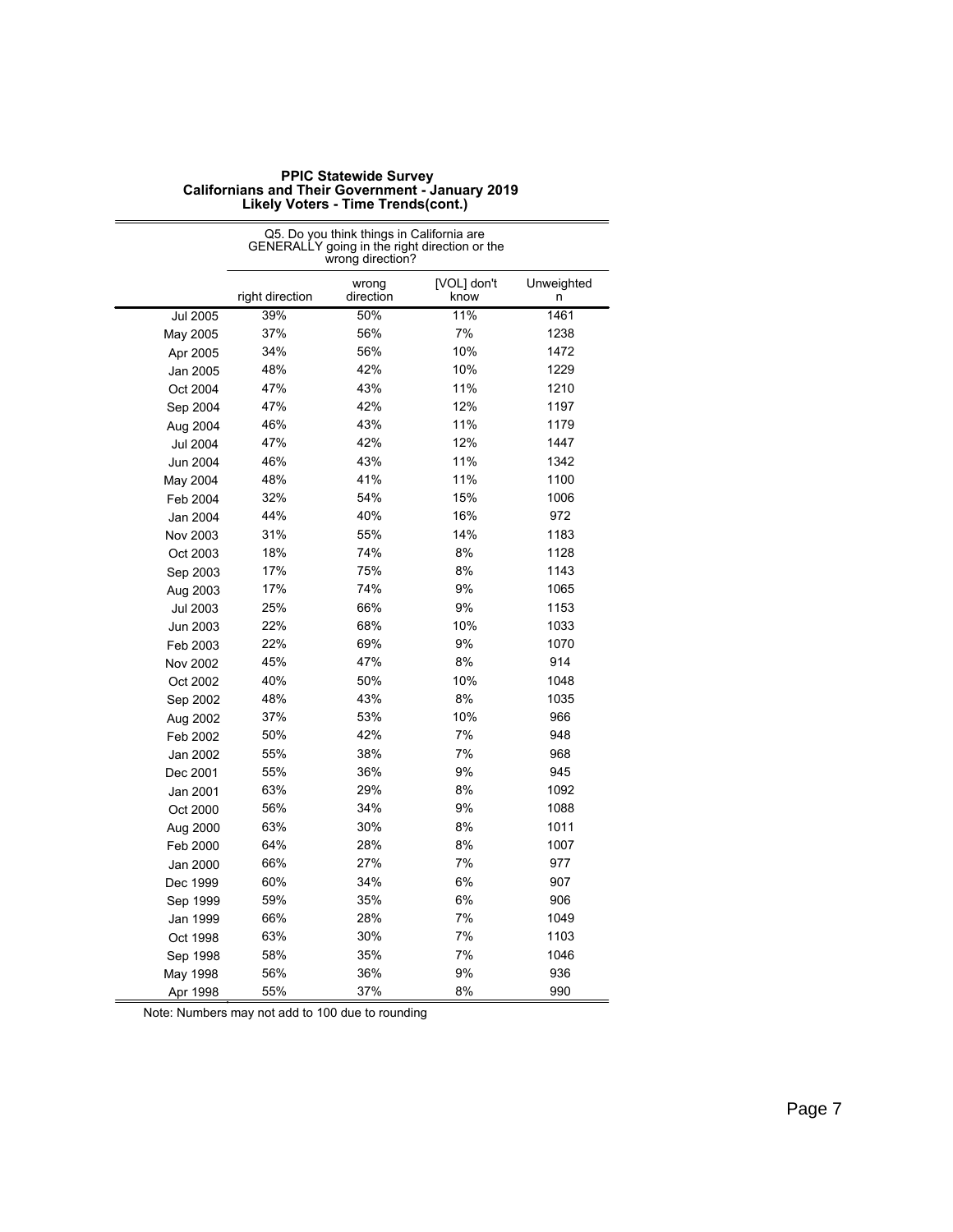| <b>PPIC Statewide Survey</b>                            |
|---------------------------------------------------------|
| <b>Californians and Their Government - January 2019</b> |
| Likoly Votore Timo Tronde                               |

|          |            | Q6. Turning to economic conditions in<br>California, do you think that during the next 12<br>months we will have good times financially or<br>bad times? |                     |                 |
|----------|------------|----------------------------------------------------------------------------------------------------------------------------------------------------------|---------------------|-----------------|
|          | good times | bad times                                                                                                                                                | [VOL] don't<br>know | Unweighted<br>n |
| Jan 2019 | 45%        | 45%                                                                                                                                                      | 10%                 | 1148            |
| Dec 2018 | 46%        | 44%                                                                                                                                                      | 10%                 | 1080            |
| Oct 2018 | 47%        | 39%                                                                                                                                                      | 14%                 | 983             |
| Sep 2018 | 55%        | 38%                                                                                                                                                      | 7%                  | 953             |
| May 2018 | 50%        | 40%                                                                                                                                                      | 10%                 | 897             |
| Jan 2018 | 56%        | 34%                                                                                                                                                      | 10%                 | 1036            |
| Sep 2017 | 51%        | 42%                                                                                                                                                      | 7%                  | 1099            |
| Mar 2017 | 50%        | 41%                                                                                                                                                      | 10%                 | 1060            |
| Jan 2017 | 51%        | 34%                                                                                                                                                      | 15%                 | 1100            |
| Oct 2016 | 46%        | 40%                                                                                                                                                      | 14%                 | 1019            |
| Sep 2016 | 47%        | 42%                                                                                                                                                      | 11%                 | 1048            |
| May 2016 | 45%        | 43%                                                                                                                                                      | 12%                 | 983             |
| Mar 2016 | 46%        | 45%                                                                                                                                                      | 9%                  | 1030            |
| Jan 2016 | 44%        | 46%                                                                                                                                                      | 11%                 | 1034            |
| Dec 2015 | 47%        | 43%                                                                                                                                                      | 10%                 | 1106            |
| Sep 2015 | 46%        | 44%                                                                                                                                                      | 10%                 | 1060            |
| Jun 2015 | 44%        | 44%                                                                                                                                                      | 11%                 | 1041            |
| Mar 2015 | 49%        | 39%                                                                                                                                                      | 12%                 | 1055            |
| Jan 2015 | 54%        | 36%                                                                                                                                                      | 10%                 | 1001            |
| Dec 2014 | 51%        | 40%                                                                                                                                                      | 9%                  | 1047            |
| Oct 2014 | 42%        | 47%                                                                                                                                                      | 11%                 | 970             |
| Sep 2014 | 44%        | 46%                                                                                                                                                      | 10%                 | 906             |
| May 2014 | 44%        | 46%                                                                                                                                                      | 10%                 | 1033            |
| Mar 2014 | 42%        | 48%                                                                                                                                                      | 10%                 | 1084            |
| Jan 2014 | 46%        | 47%                                                                                                                                                      | 8%                  | 1139            |
| Dec 2013 | 38%        | 52%                                                                                                                                                      | 10%                 | 1076            |
| Sep 2013 | 44%        | 46%                                                                                                                                                      | 10%                 | 1095            |
| Jun 2013 | 46%        | 44%                                                                                                                                                      | 10%                 | 1431            |
| May 2013 | 45%        | 46%                                                                                                                                                      | 9%                  | 1117            |
| Mar 2013 | 41%        | 52%                                                                                                                                                      | 8%                  | 1131            |
| Jan 2013 | 44%        | 44%                                                                                                                                                      | 11%                 | 1110            |
| Dec 2012 | 37%        | 55%                                                                                                                                                      | 8%                  | 1428            |
| Oct 2012 | 34%        | 53%                                                                                                                                                      | 12%                 | 1329            |
| Sep 2012 | 29%        | 63%                                                                                                                                                      | 9%                  | 1321            |
| May 2012 | 27%        | 65%                                                                                                                                                      | $9\%$               | 1242            |
| Mar 2012 | 28%        | 62%                                                                                                                                                      | 11%                 | 1165            |
| Jan 2012 | 27%        | 65%                                                                                                                                                      | 8%                  | 1294            |
| Dec 2011 | 22%        | 68%                                                                                                                                                      | 10%                 | 1288            |
| Sep 2011 | 19%        | 74%                                                                                                                                                      | 7%                  | 1357            |
| Jun 2011 | 20%        | 70%                                                                                                                                                      | 10%                 | 1483            |
| Jun 2011 | 29%        | 63%                                                                                                                                                      | 8%                  | 1401            |

# **Likely Voters - Time Trends**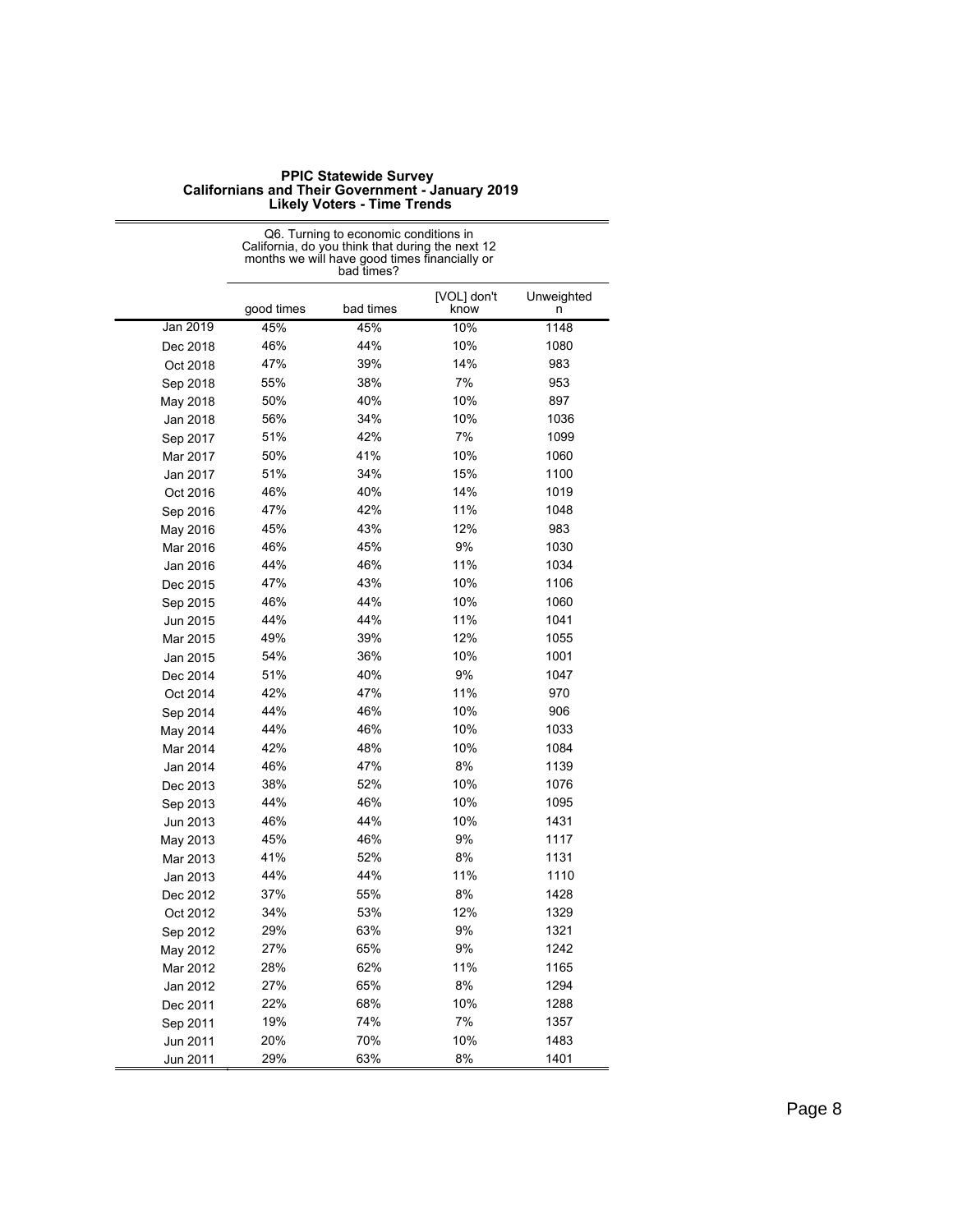|                 | Q6. Turning to economic conditions in<br>California, do you think that during the next 12<br>months we will have good times financially or<br>bad times? |           |                     |                 |
|-----------------|----------------------------------------------------------------------------------------------------------------------------------------------------------|-----------|---------------------|-----------------|
|                 | good times                                                                                                                                               | bad times | [VOL] don't<br>know | Unweighted<br>n |
| Mar 2011        | 26%                                                                                                                                                      | 65%       | 8%                  | 1362            |
| Feb 2011        | 31%                                                                                                                                                      | 57%       | 12%                 | 1558            |
| Jan 2011        | 28%                                                                                                                                                      | 63%       | 9%                  | 1392            |
| Oct 2010        | 20%                                                                                                                                                      | 65%       | 14%                 | 1220            |
| Sep 2010        | 24%                                                                                                                                                      | 62%       | 13%                 | 1206            |
| Jul 2010        | 19%                                                                                                                                                      | 74%       | 7%                  | 1461            |
| May 2010        | 22%                                                                                                                                                      | 71%       | 7%                  | 1243            |
| Mar 2010        | 21%                                                                                                                                                      | 72%       | 7%                  | 1230            |
| Jan 2010        | 17%                                                                                                                                                      | 76%       | 7%                  | 1299            |
| Dec 2009        | 20%                                                                                                                                                      | 73%       | 6%                  | 1078            |
| Nov 2009        | 17%                                                                                                                                                      | 75%       | 7%                  | 1627            |
| Sep 2009        | 22%                                                                                                                                                      | 71%       | 7%                  | 1337            |
| Jul 2009        | 13%                                                                                                                                                      | 81%       | 6%                  | 1568            |
| Jun 2009        | 18%                                                                                                                                                      | 77%       | 5%                  | 1502            |
| May 2009        | 19%                                                                                                                                                      | 75%       | 6%                  | 1217            |
| Mar 2009        | 15%                                                                                                                                                      | 79%       | 6%                  | 1136            |
| Feb 2009        | 13%                                                                                                                                                      | 83%       | 4%                  | 1565            |
| Jan 2009        | 13%                                                                                                                                                      | 82%       | 5%                  | 1389            |
| Nov 2008        | 17%                                                                                                                                                      | 75%       | 9%                  | 1636            |
| Oct 2008        | 15%                                                                                                                                                      | 77%       | 8%                  | 1277            |
| Sep 2008        | 17%                                                                                                                                                      | 72%       | 11%                 | 1281            |
| Aug 2008        | 17%                                                                                                                                                      | 75%       | 8%                  | 1182            |
| <b>Jul 2008</b> | 14%                                                                                                                                                      | 80%       | 7%                  | 1454            |
| <b>Jun 2008</b> | 12%                                                                                                                                                      | 82%       | 6%                  | 1422            |
| May 2008        | 16%                                                                                                                                                      | 75%       | 9%                  | 1220            |
| Mar 2008        | 12%                                                                                                                                                      | 80%       | 8%                  | 1221            |
| Jan 2008        | 18%                                                                                                                                                      | 74%       | 9%                  | 1227            |
| Dec 2007        | 23%                                                                                                                                                      | 68%       | 9%                  | 1150            |
| Sep 2007        | 29%                                                                                                                                                      | 62%       | 9%                  | 1157            |
| Jun 2007        | 43%                                                                                                                                                      | 47%       | 10%                 | 1106            |
| May 2007        | 41%                                                                                                                                                      | 47%       | 12%                 | 1122            |
| Mar 2007        | 41%                                                                                                                                                      | 49%       | 11%                 | 1233            |
| Jan 2007        | 52%                                                                                                                                                      | 37%       | 11%                 | 1274            |
| Oct 2006        | 52%                                                                                                                                                      | 35%       | 13%                 | 1186            |
| Sep 2006        | 48%                                                                                                                                                      | 40%       | 12%                 | 1209            |
| Aug 2006        | 45%                                                                                                                                                      | 43%       | 12%                 | 1100            |
| <b>Jul 2006</b> | 42%                                                                                                                                                      | 43%       | 15%                 | 1351            |
| May 2006        | 39%                                                                                                                                                      | 48%       | 12%                 | 1093            |
| Mar 2006        | 50%                                                                                                                                                      | 38%       | 12%                 | 1000            |
| Feb 2006        | 46%                                                                                                                                                      | 42%       | 12%                 | 1232            |
| Jan 2006        | 49%                                                                                                                                                      | 40%       | 11%                 | 1252            |
| Jan 2006        | 43%                                                                                                                                                      | 45%       | 12%                 | 1446            |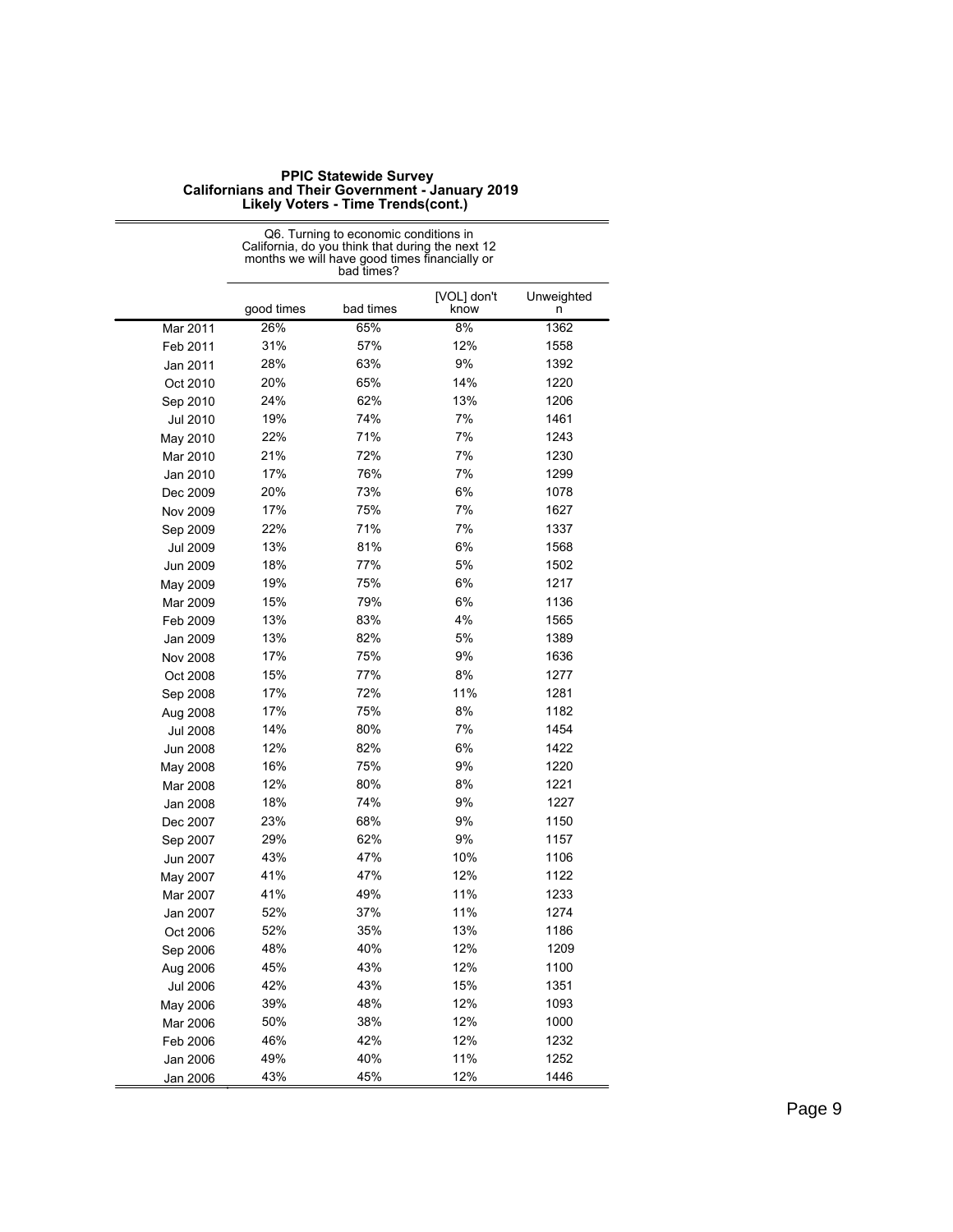| <b>PPIC Statewide Survey</b>                            |
|---------------------------------------------------------|
| <b>Californians and Their Government - January 2019</b> |
| Likely Voters - Time Trends(cont.)                      |

|                 |            | Q6. Turning to economic conditions in<br>California, do you think that during the next 12<br>months we will have good times financially or<br>bad times? |                     |                 |
|-----------------|------------|----------------------------------------------------------------------------------------------------------------------------------------------------------|---------------------|-----------------|
|                 | good times | bad times                                                                                                                                                | [VOL] don't<br>know | Unweighted<br>n |
| Oct 2005        | 35%        | 54%                                                                                                                                                      | 11%                 | 1159            |
| Sep 2005        | 33%        | 57%                                                                                                                                                      | 10%                 | 1110            |
| Aug 2005        | 42%        | 47%                                                                                                                                                      | 12%                 | 1054            |
| <b>Jul 2005</b> | 45%        | 39%                                                                                                                                                      | 16%                 | 1459            |
| May 2005        | 44%        | 45%                                                                                                                                                      | 11%                 | 1241            |
| Apr 2005        | 38%        | 51%                                                                                                                                                      | 11%                 | 1470            |
| Jan 2005        | 47%        | 38%                                                                                                                                                      | 15%                 | 1227            |
| Oct 2004        | 45%        | 40%                                                                                                                                                      | 15%                 | 1209            |
| Sep 2004        | 48%        | 39%                                                                                                                                                      | 14%                 | 1195            |
| Aug 2004        | 46%        | 40%                                                                                                                                                      | 14%                 | 1181            |
| Jul 2004        | 50%        | 39%                                                                                                                                                      | 12%                 | 1445            |
| Jun 2004        | 42%        | 45%                                                                                                                                                      | 12%                 | 1336            |
| May 2004        | 43%        | 43%                                                                                                                                                      | 14%                 | 1099            |
| Feb 2004        | 42%        | 45%                                                                                                                                                      | 13%                 | 1007            |
| Jan 2004        | 51%        | 34%                                                                                                                                                      | 15%                 | 979             |
| Nov 2003        | 40%        | 45%                                                                                                                                                      | 15%                 | 1183            |
| Oct 2003        | 34%        | 44%                                                                                                                                                      | 22%                 | 1119            |
| Sep 2003        | 31%        | 51%                                                                                                                                                      | 18%                 | 1133            |
| Aug 2003        | 27%        | 56%                                                                                                                                                      | 17%                 | 1057            |
| Jul 2003        | 29%        | 62%                                                                                                                                                      | 9%                  | 1153            |
| Jun 2003        | 25%        | 66%                                                                                                                                                      | 9%                  | 1025            |
| Feb 2003        | 15%        | 76%                                                                                                                                                      | 9%                  | 1075            |
| Nov 2002        | 45%        | 46%                                                                                                                                                      | 9%                  | 913             |
| Oct 2002        | 35%        | 53%                                                                                                                                                      | 12%                 | 1046            |
| Sep 2002        | 40%        | 50%                                                                                                                                                      | 10%                 | 1036            |
| Aug 2002        | 35%        | 53%                                                                                                                                                      | 12%                 | 969             |
| Feb 2002        | 46%        | 47%                                                                                                                                                      | 7%                  | 950             |
| Jan 2002        | 46%        | 48%                                                                                                                                                      | 6%                  | 971             |
| Dec 2001        | 35%        | 59%                                                                                                                                                      | 6%                  | 947             |
| Jan 2001        | 52%        | 36%                                                                                                                                                      | 12%                 | 1090            |
| Aug 2000        | 78%        | 16%                                                                                                                                                      | 7%                  | 1013            |
| Feb 2000        | 81%        | 11%                                                                                                                                                      | 8%                  | 1012            |
| Dec 1999        | 79%        | 15%                                                                                                                                                      | 6%                  | 910             |
| Sep 1999        | 76%        | 19%                                                                                                                                                      | 5%                  | 914             |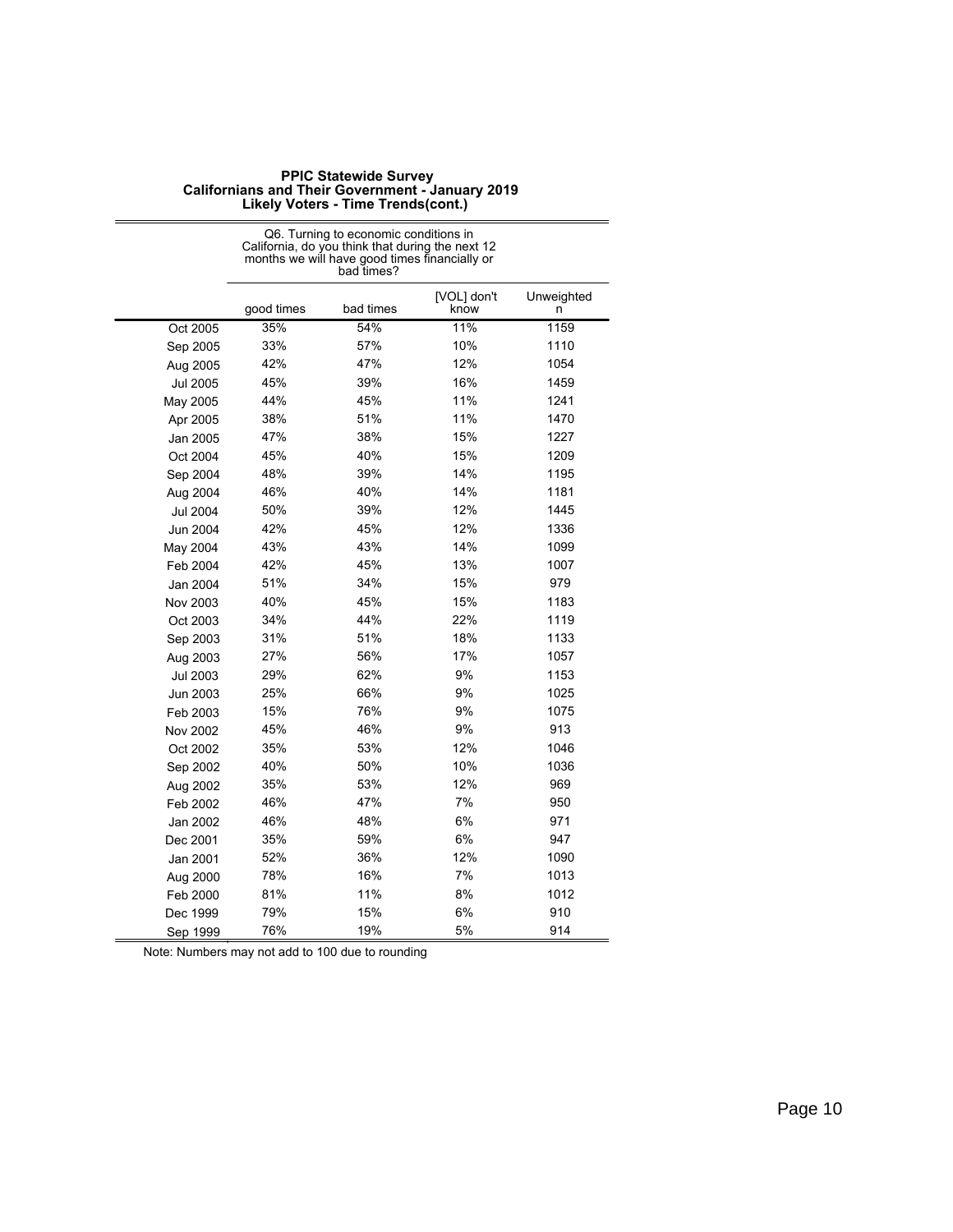| <b>PPIC Statewide Survey</b>                     |
|--------------------------------------------------|
| Californians and Their Government - January 2019 |
| <b>Likely Voters - Time Trends</b>               |

|          |                          |                     |                                 | Q7. I'm going to name some of the largest areas for state spending. Please tell me<br>the one that represents the most spending in the state budget? |                     |                 |
|----------|--------------------------|---------------------|---------------------------------|------------------------------------------------------------------------------------------------------------------------------------------------------|---------------------|-----------------|
|          | K-12 public<br>education | higher<br>education | health and<br>human<br>services | prisons and<br>corrections                                                                                                                           | [VOL] don't<br>know | Unweighted<br>n |
| Jan 2019 | 20%                      | 8%                  | 35%                             | 32%                                                                                                                                                  | 4%                  | 1145            |
| Jan 2017 | 17%                      | 8%                  | 31%                             | 36%                                                                                                                                                  | 7%                  | 1105            |
| Jan 2016 | 17%                      | 8%                  | 29%                             | 41%                                                                                                                                                  | 5%                  | 1039            |
| Jan 2015 | 19%                      | 5%                  | 29%                             | 42%                                                                                                                                                  | 5%                  | 1010            |
| Jan 2014 | 21%                      | 7%                  | 30%                             | 37%                                                                                                                                                  | 4%                  | 1151            |
| Jan 2012 | 22%                      | 4%                  | 28%                             | 40%                                                                                                                                                  | 5%                  | 1300            |
| Jan 2011 | 22%                      | 3%                  | 29%                             | 41%                                                                                                                                                  | 4%                  | 1398            |
| Jan 2010 | 20%                      | 2%                  | 22%                             | 48%                                                                                                                                                  | 7%                  | 1298            |
| May 2008 | 26%                      | 4%                  | 29%                             | 33%                                                                                                                                                  | 8%                  | 1230            |
| May 2007 | 32%                      | 7%                  | 29%                             | 23%                                                                                                                                                  | 8%                  | 1129            |
| May 2005 | 32%                      | 6%                  | 25%                             | 26%                                                                                                                                                  | 10%                 | 1240            |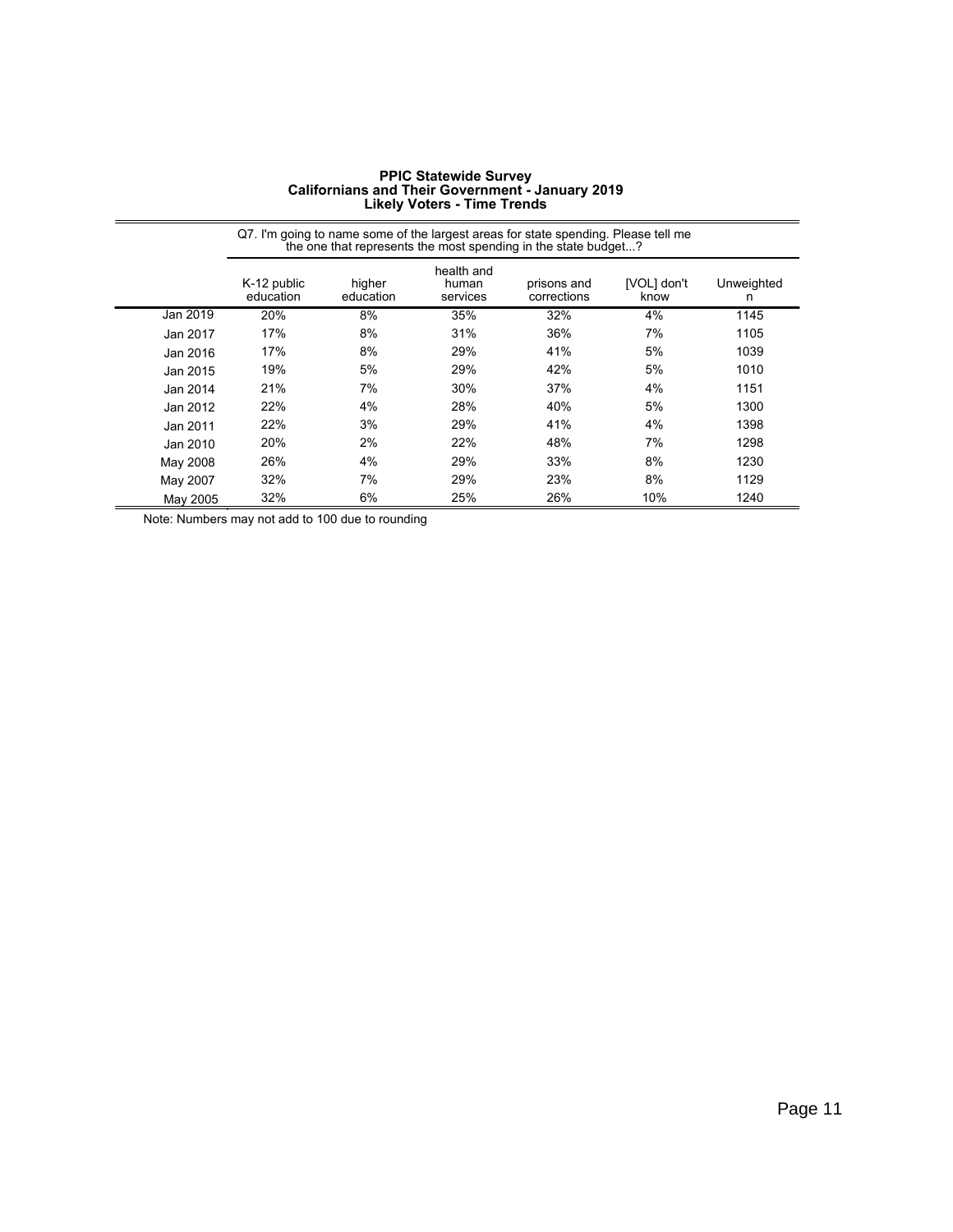| <b>PPIC Statewide Survey</b>                            |
|---------------------------------------------------------|
| <b>Californians and Their Government - January 2019</b> |
| <b>Likely Voters - Time Trends</b>                      |

|          | Q8. I'm going to name some of the largest areas for state revenues. Please tell me<br>the one that represents the most revenue for the state budget? |           |               |                       |                     |                 |
|----------|------------------------------------------------------------------------------------------------------------------------------------------------------|-----------|---------------|-----------------------|---------------------|-----------------|
|          | personal<br>income tax                                                                                                                               | sales tax | corporate tax | motor vehicle<br>fees | [VOL] don't<br>know | Unweighted<br>n |
| Jan 2019 | 34%                                                                                                                                                  | 22%       | 24%           | 15%                   | 5%                  | 1151            |
| Jan 2015 | 37%                                                                                                                                                  | 25%       | 22%           | 11%                   | 5%                  | 1010            |
| Jan 2014 | 31%                                                                                                                                                  | 30%       | 18%           | 12%                   | 9%                  | 1150            |
| Jan 2012 | 35%                                                                                                                                                  | 31%       | 19%           | 10%                   | 5%                  | 1304            |
| Jan 2011 | 33%                                                                                                                                                  | 32%       | 18%           | 12%                   | 5%                  | 1398            |
| Jan 2010 | 32%                                                                                                                                                  | 32%       | 19%           | 10%                   | 7%                  | 1300            |
| May 2008 | 35%                                                                                                                                                  | 30%       | 21%           | 5%                    | 8%                  | 1229            |
| May 2007 | 37%                                                                                                                                                  | 25%       | 22%           | 7%                    | 9%                  | 1129            |
| May 2005 | 35%                                                                                                                                                  | 27%       | 17%           | 10%                   | 9%                  | 1241            |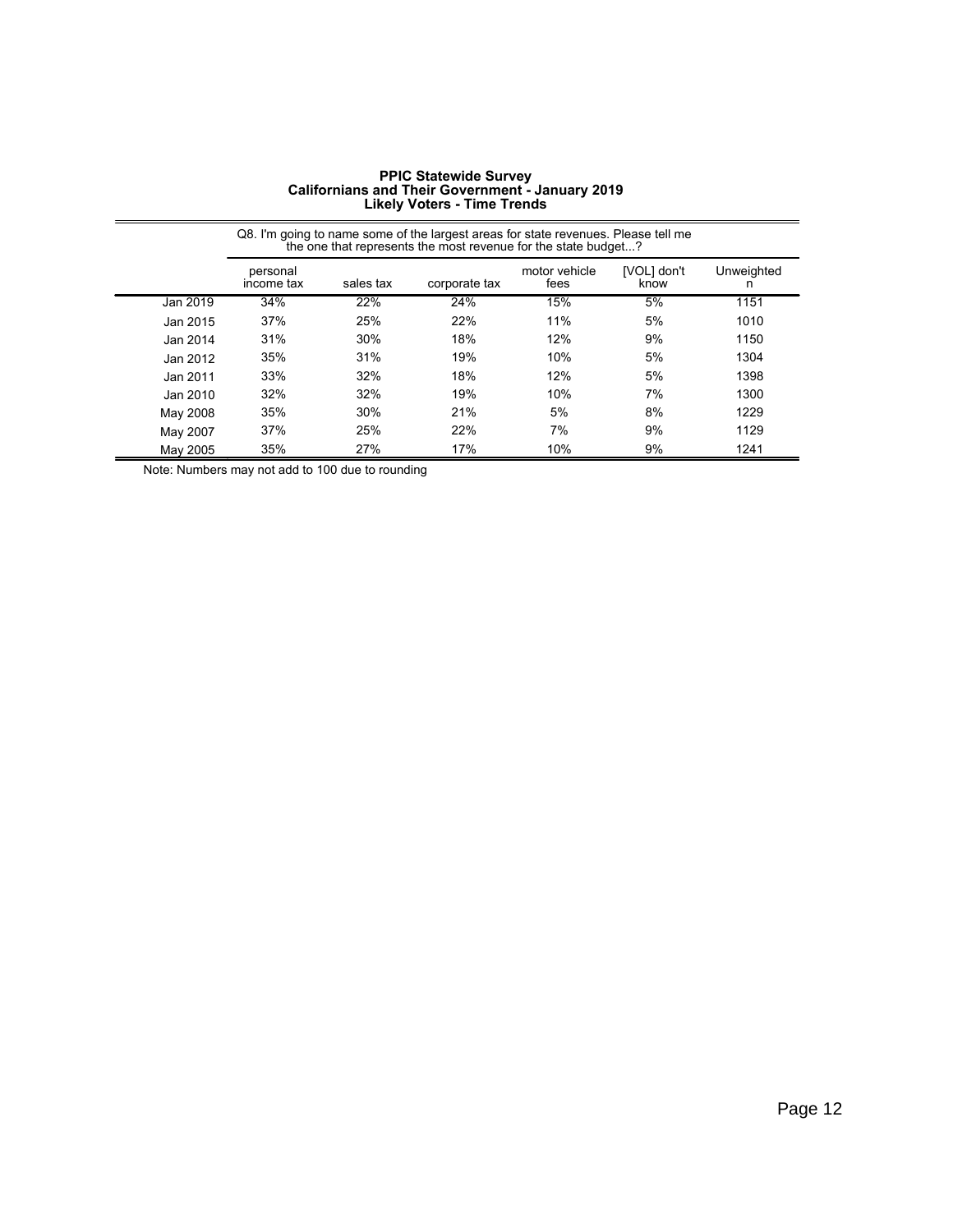|          |                          |                     | qovernment spending?            | Q9. Thinking about these four areas of state spending, I'd like you to name the<br>one you think should have the HIGHEST priority when it comes to state |                     |                 |
|----------|--------------------------|---------------------|---------------------------------|----------------------------------------------------------------------------------------------------------------------------------------------------------|---------------------|-----------------|
|          | K-12 public<br>education | higher<br>education | health and<br>human<br>services | prisons and<br>corrections                                                                                                                               | [VOL] don't<br>know | Unweighted<br>n |
| Jan 2019 | 49%                      | 15%                 | 30%                             | 4%                                                                                                                                                       | 2%                  | 1136            |
| Jan 2017 | 49%                      | 15%                 | 28%                             | 5%                                                                                                                                                       | 3%                  | 1096            |
| Jan 2016 | 54%                      | 18%                 | 23%                             | 3%                                                                                                                                                       | 2%                  | 1032            |
| Jan 2015 | 57%                      | 17%                 | 19%                             | 4%                                                                                                                                                       | 3%                  | 1002            |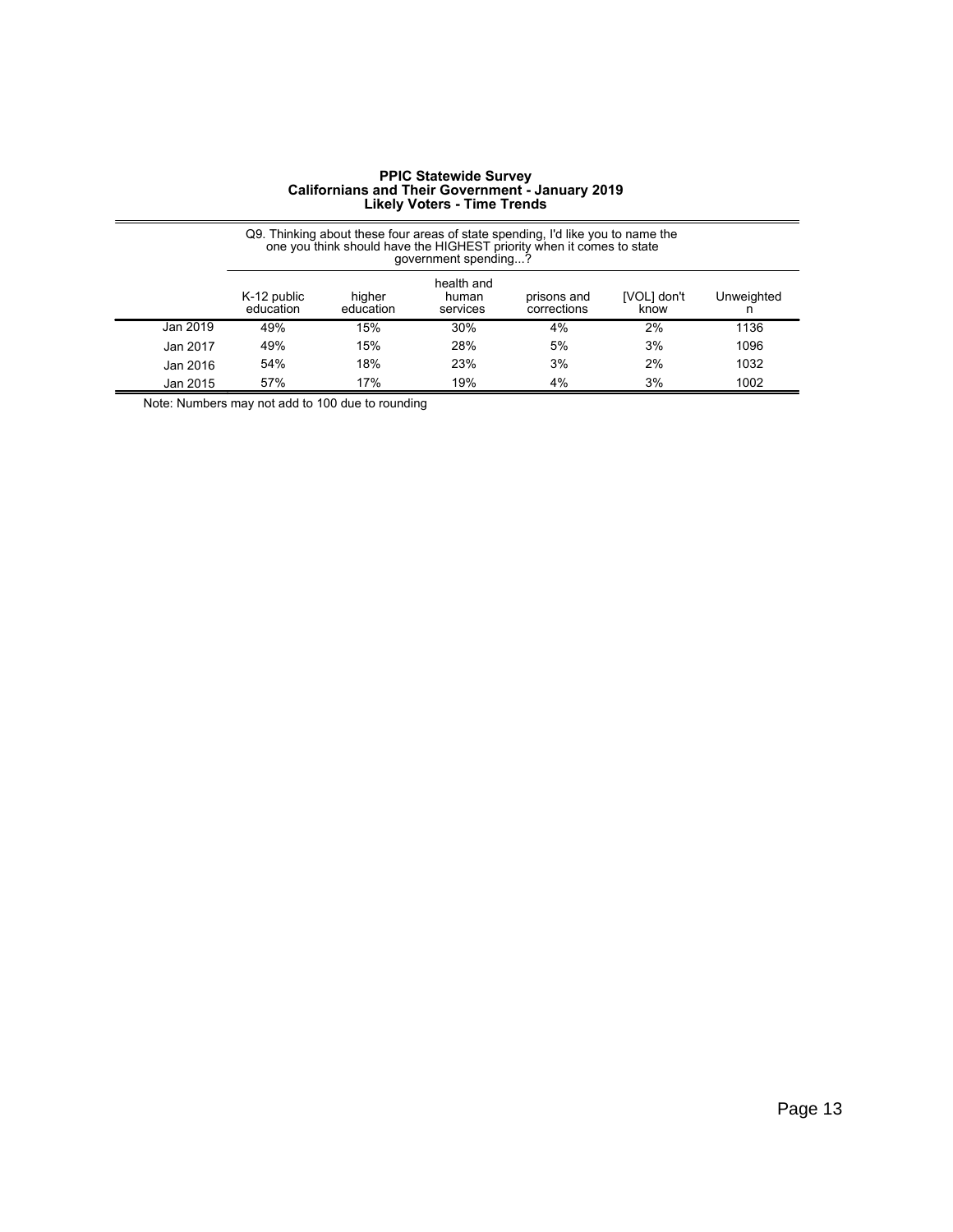|          |                                                                         | Q10. When it comes to the tough choices involved in the state budget this year,                         | would you prefer ?     |            |                     |                 |
|----------|-------------------------------------------------------------------------|---------------------------------------------------------------------------------------------------------|------------------------|------------|---------------------|-----------------|
|          | that the<br>governor and<br>legislature<br>make all of<br>the decisions | that<br>California<br>voters make<br>some of the<br>decisions<br>about<br>spending at<br>the ballot box | [VOL] other<br>specify | [VOL] both | [VOL] don't<br>know | Unweighted<br>n |
| Jan 2019 | 18%                                                                     | 78%                                                                                                     | 1%                     | 1%         | 1%                  | 1149            |
| Jan 2015 | 21%                                                                     | 76%                                                                                                     | 1%                     | 1%         | $1\%$               | 1008            |
| Sep 2014 | 18%                                                                     | 78%                                                                                                     | 1%                     | $0\%$      | 2%                  | 911             |
| May 2014 | 18%                                                                     | 76%                                                                                                     | 2%                     | 2%         | 2%                  | 1035            |
| Sep 2012 | 18%                                                                     | 78%                                                                                                     | 1%                     | 1%         | 2%                  | 1327            |
| May 2012 | 15%                                                                     | 81%                                                                                                     | 0%                     | $0\%$      | 3%                  | 1251            |
| Jun 2011 | 21%                                                                     | 76%                                                                                                     | 1%                     | 2%         | 1%                  | 1405            |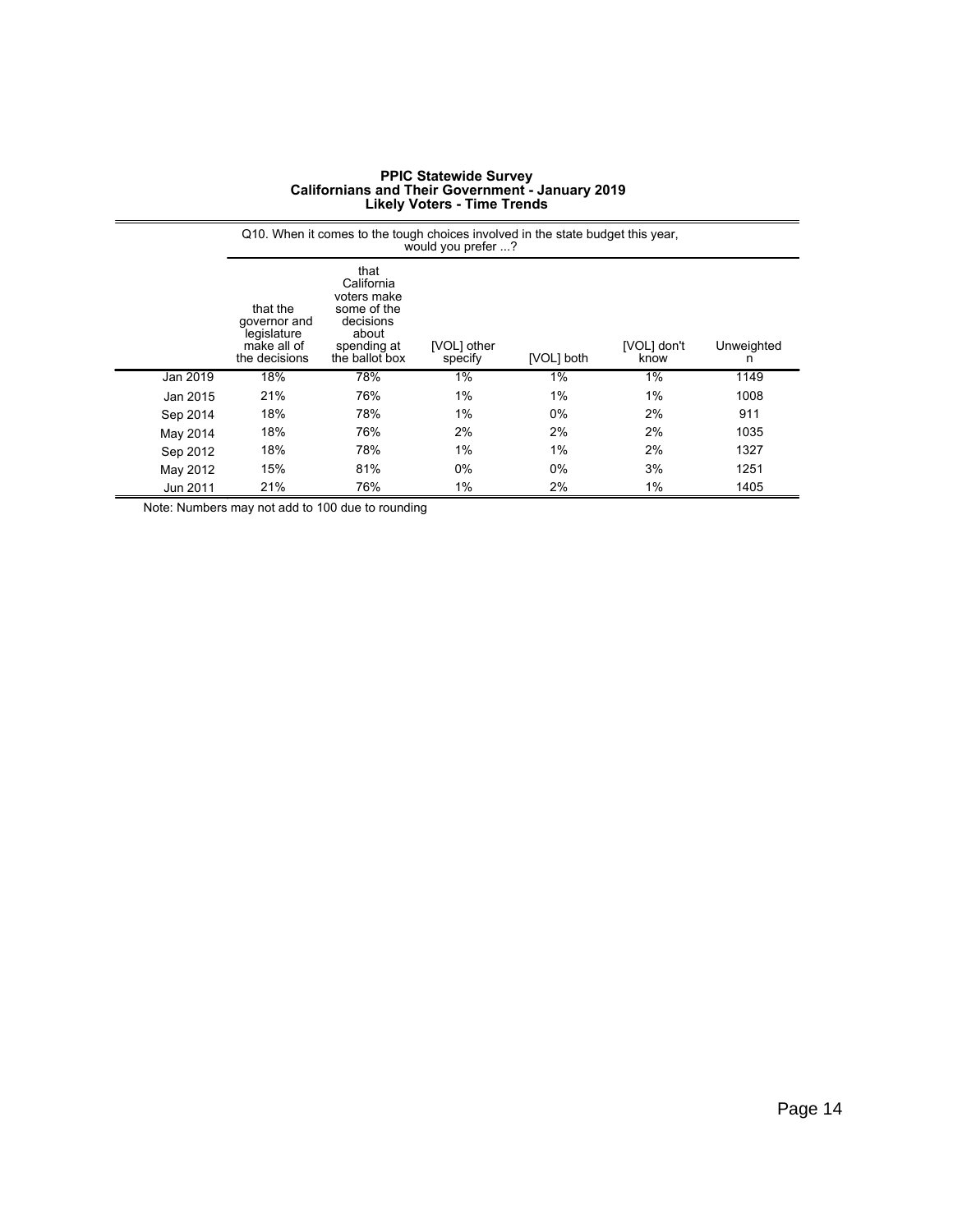|          |                        | Q11. Proposition 13 is the 1978 ballot measure that limits the<br>property tax rate to 1 percent of assessed value at time of<br>purchase and annual tax increases to no more than 2 percent<br>until the property is sold. Do you feel this is good or bad? |                     |                 |  |
|----------|------------------------|--------------------------------------------------------------------------------------------------------------------------------------------------------------------------------------------------------------------------------------------------------------|---------------------|-----------------|--|
|          | mostly a<br>good thing | mostly a bad<br>thing                                                                                                                                                                                                                                        | [VOL] don't<br>know | Unweighted<br>n |  |
| Jan 2019 | 64%                    | 24%                                                                                                                                                                                                                                                          | 11%                 | 1145            |  |
| Mar 2018 | 65%                    | 23%                                                                                                                                                                                                                                                          | 10%                 | 928             |  |
| Jan 2015 | 66%                    | 25%                                                                                                                                                                                                                                                          | 6%                  | 1009            |  |
| May 2014 | 63%                    | 27%                                                                                                                                                                                                                                                          | 7%                  | 1035            |  |
| May 2013 | 61%                    | 26%                                                                                                                                                                                                                                                          | 10%                 | 1126            |  |
| Dec 2012 | 64%                    | 29%                                                                                                                                                                                                                                                          | 6%                  | 1439            |  |
| Mar 2011 | 58%                    | 27%                                                                                                                                                                                                                                                          | 8%                  | 1367            |  |
| Sep 2009 | 58%                    | 29%                                                                                                                                                                                                                                                          | 10%                 | 1342            |  |
| May 2008 | 67%                    | 24%                                                                                                                                                                                                                                                          | 6%                  | 1228            |  |
| May 2005 | 56%                    | 33%                                                                                                                                                                                                                                                          | 10%                 | 1240            |  |
| Feb 2003 | 65%                    | 24%                                                                                                                                                                                                                                                          | 10%                 | 1077            |  |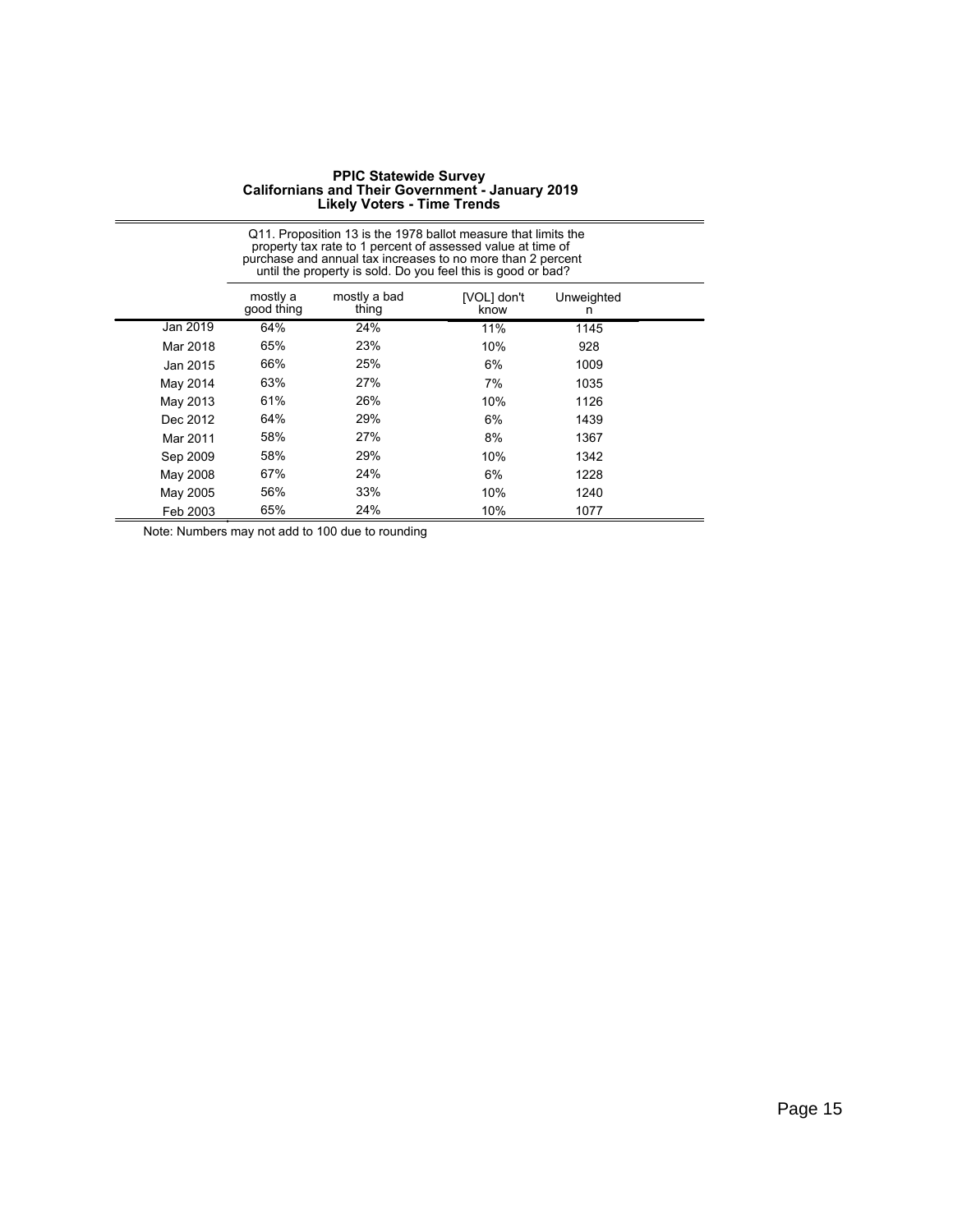|          |       | Q12. Under Proposition 13, residential and<br>commercial property taxes are both strictly<br>limited. What do you think about having<br>commercial properties taxed according to their<br>current market value? Do you favor or oppose<br>this proposal? |                     |                 |
|----------|-------|----------------------------------------------------------------------------------------------------------------------------------------------------------------------------------------------------------------------------------------------------------|---------------------|-----------------|
|          | favor | oppose                                                                                                                                                                                                                                                   | [VOL] don't<br>know | Unweighted<br>n |
| Jan 2019 | 49%   | 43%                                                                                                                                                                                                                                                      | 8%                  | 1150            |
| Jan 2018 | 46%   | 43%                                                                                                                                                                                                                                                      | 11%                 | 1033            |
| Sep 2015 | 55%   | 39%                                                                                                                                                                                                                                                      | 6%                  | 1061            |
| Jun 2015 | 50%   | 44%                                                                                                                                                                                                                                                      | 6%                  | 1046            |
| Jan 2015 | 54%   | 39%                                                                                                                                                                                                                                                      | 7%                  | 1005            |
| Jan 2014 | 59%   | 36%                                                                                                                                                                                                                                                      | 5%                  | 1146            |
| May 2013 | 56%   | 38%                                                                                                                                                                                                                                                      | 6%                  | 1120            |
| Dec 2012 | 58%   | 36%                                                                                                                                                                                                                                                      | 6%                  | 1436            |
| Jan 2012 | 60%   | 34%                                                                                                                                                                                                                                                      | 5%                  | 1302            |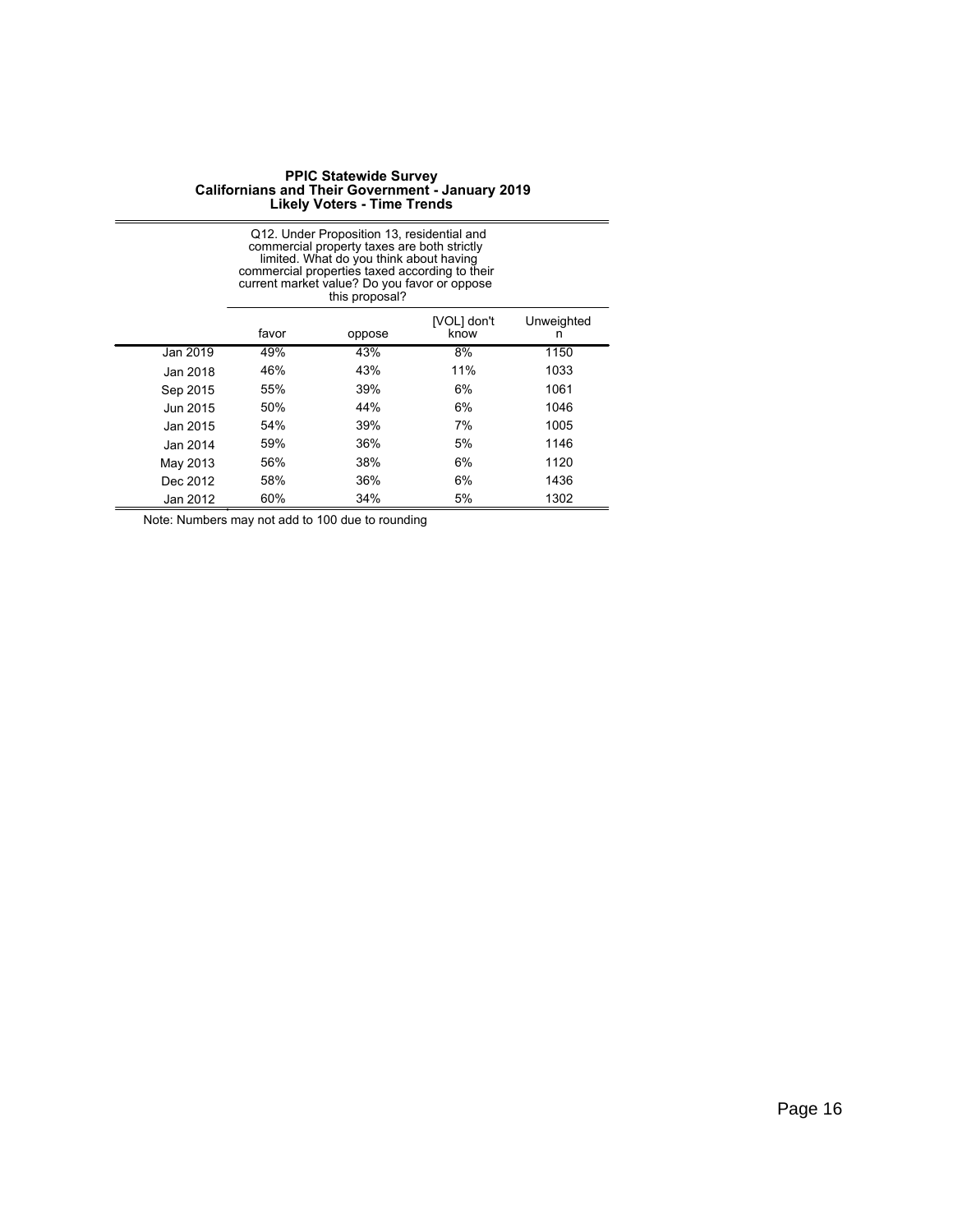|          |             | the balance between government spending and revenues - is a<br>big problem, somewhat of a problem, or not a problem for the<br>people of California today? |                  |                     |                 |
|----------|-------------|------------------------------------------------------------------------------------------------------------------------------------------------------------|------------------|---------------------|-----------------|
|          | big problem | somewhat of<br>a problem                                                                                                                                   | not a<br>problem | [VOL] don't<br>know | Unweighted<br>n |
| Jan 2019 | 43%         | 38%                                                                                                                                                        | 16%              | 3%                  | 1152            |
| Jan 2018 | 49%         | 30%                                                                                                                                                        | 18%              | 3%                  | 1038            |
| May 2017 | 49%         | 32%                                                                                                                                                        | 14%              | 5%                  | 1017            |
| Jan 2017 | 38%         | 47%                                                                                                                                                        | 10%              | 5%                  | 1105            |
| May 2016 | 51%         | 33%                                                                                                                                                        | 13%              | 3%                  | 989             |
| Mar 2016 | 55%         | 33%                                                                                                                                                        | 9%               | 3%                  | 1036            |
| Jan 2016 | 46%         | 39%                                                                                                                                                        | 12%              | 4%                  | 1041            |
| Dec 2015 | 50%         | 35%                                                                                                                                                        | 10%              | 6%                  | 1113            |
| Jun 2015 | 52%         | 35%                                                                                                                                                        | 11%              | 2%                  | 1045            |
| Mar 2015 | 50%         | 34%                                                                                                                                                        | 12%              | 3%                  | 1063            |
| Jan 2015 | 56%         | 35%                                                                                                                                                        | 7%               | 2%                  | 1009            |
| Dec 2014 | 55%         | 35%                                                                                                                                                        | 8%               | 2%                  | 1056            |
| Oct 2014 | 62%         | 29%                                                                                                                                                        | 6%               | 3%                  | 974             |
| Sep 2014 | 62%         | 29%                                                                                                                                                        | 6%               | 2%                  | 913             |
| May 2014 | 58%         | 34%                                                                                                                                                        | 5%               | 2%                  | 1036            |
| Jan 2014 | 56%         | 36%                                                                                                                                                        | 6%               | 2%                  | 1150            |
| Sep 2013 | 66%         | 28%                                                                                                                                                        | 4%               | 2%                  | 1101            |
| May 2013 | 67%         | 27%                                                                                                                                                        | 4%               | 1%                  | 1128            |
| Mar 2013 | 72%         | 23%                                                                                                                                                        | 4%               | 1%                  | 1137            |
| Jan 2013 | 71%         | 23%                                                                                                                                                        | 4%               | 1%                  | 1116            |
| Dec 2012 | 74%         | 21%                                                                                                                                                        | 3%               | 1%                  | 1437            |
| Oct 2012 | 80%         | 18%                                                                                                                                                        | 1%               | 1%                  | 1336            |
| Sep 2012 | 83%         | 15%                                                                                                                                                        | 1%               | 1%                  | 1331            |
| May 2012 | 83%         | 14%                                                                                                                                                        | 2%               | 2%                  | 1256            |
| Apr 2012 | 80%         | 16%                                                                                                                                                        | 2%               | 1%                  | 1207            |
| Mar 2012 | 78%         | 17%                                                                                                                                                        | 3%               | 1%                  | 1167            |
| Jan 2012 | 78%         | 20%                                                                                                                                                        | 2%               | 1%                  | 1305            |
| Dec 2011 | 83%         | 14%                                                                                                                                                        | 2%               | 2%                  | 1297            |
| Sep 2011 | 81%         | 16%                                                                                                                                                        | 1%               | 2%                  | 1362            |
| Jun 2011 | 82%         | 15%                                                                                                                                                        | 3%               | 1%                  | 1409            |
| Mar 2011 | 83%         | 14%                                                                                                                                                        | 2%               | $1\%$               | 1372            |
| Jan 2011 | 83%         | 16%                                                                                                                                                        | 0%               | $1\%$               | 1398            |
| Sep 2010 | 90%         | 9%                                                                                                                                                         | 1%               | 0%                  | 1219            |
| May 2010 | 88%         | 11%                                                                                                                                                        | 1%               | $1\%$               | 1251            |
| Mar 2010 | 87%         | 12%                                                                                                                                                        | 1%               | $1\%$               | 1237            |
| Jan 2010 | 83%         | 15%                                                                                                                                                        | 0%               | $1\%$               | 1301            |
| Dec 2009 | 88%         | 10%                                                                                                                                                        | $1\%$            | $0\%$               | 1078            |
| Sep 2009 | 85%         | 12%                                                                                                                                                        | 1%               | 1%                  | 1342            |
| May 2009 | 83%         | 16%                                                                                                                                                        | $1\%$            | $1\%$               | 1219            |
| Mar 2009 | 85%         | 13%                                                                                                                                                        | 1%               | 2%                  | 1138            |
| Jan 2009 | 82%         | 16%                                                                                                                                                        | 1%               | 1%                  | 1391            |

Q13. Do you think the state budget situation in California - that is,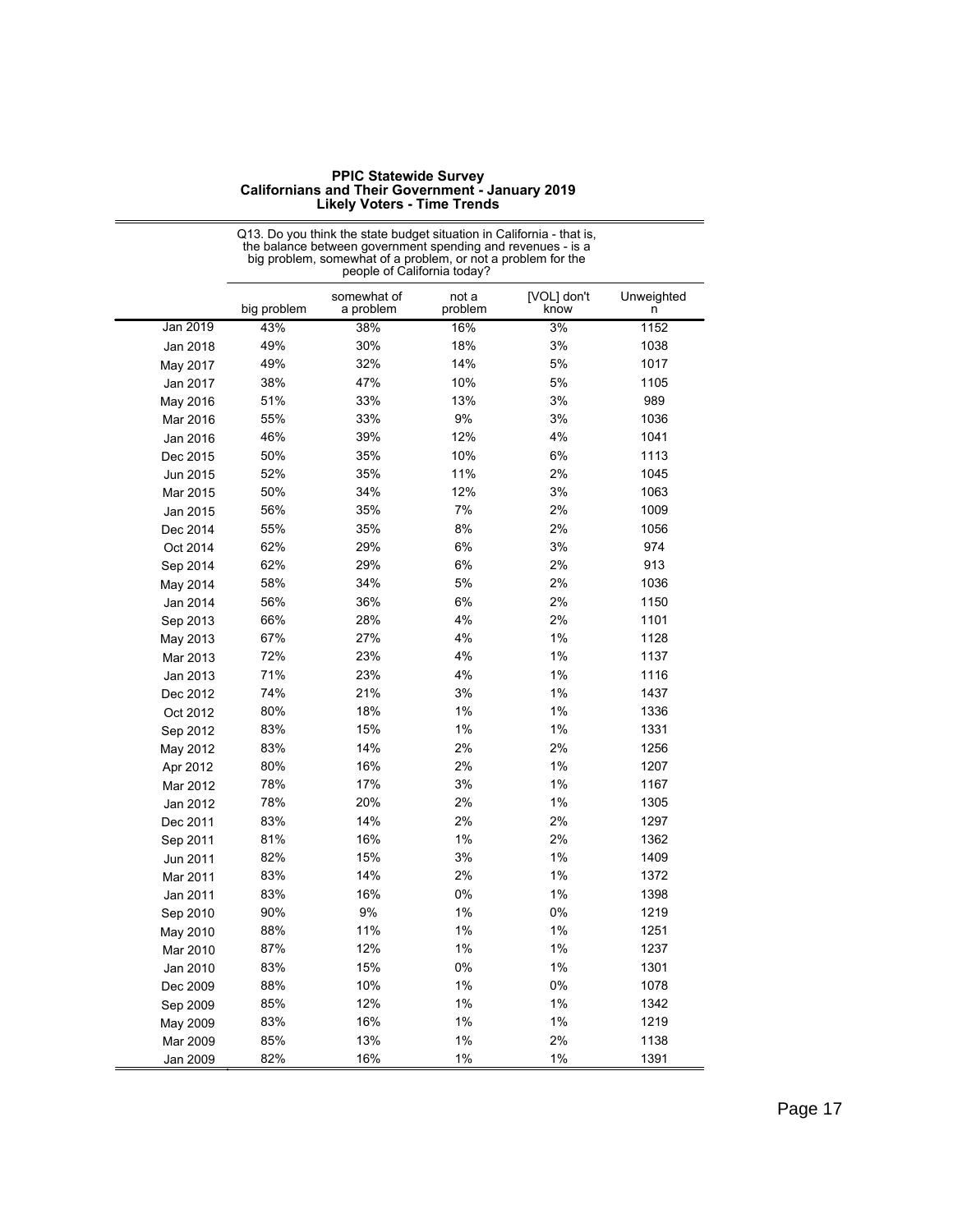|          |             | Q13. Do you think the state budget situation in California - that is,<br>the balance between government spending and revenues - is a<br>big problem, somewhat of a problem, or not a problem for the<br>people of California today? |                  |                     |                 |
|----------|-------------|-------------------------------------------------------------------------------------------------------------------------------------------------------------------------------------------------------------------------------------|------------------|---------------------|-----------------|
|          | big problem | somewhat of<br>a problem                                                                                                                                                                                                            | not a<br>problem | [VOL] don't<br>know | Unweighted<br>n |
| Oct 2008 | 80%         | 17%                                                                                                                                                                                                                                 | 1%               | 1%                  | 1284            |
| Sep 2008 | 84%         | 14%                                                                                                                                                                                                                                 | $1\%$            | $1\%$               | 1283            |
| Aug 2008 | 84%         | 14%                                                                                                                                                                                                                                 | $1\%$            | 1%                  | 1186            |
| May 2008 | 76%         | 22%                                                                                                                                                                                                                                 | $1\%$            | 1%                  | 1229            |
| Mar 2008 | 79%         | 18%                                                                                                                                                                                                                                 | 2%               | 2%                  | 1221            |
| Jan 2008 | 74%         | 23%                                                                                                                                                                                                                                 | 2%               | 2%                  | 1234            |
| May 2007 | 46%         | 46%                                                                                                                                                                                                                                 | 5%               | 3%                  | 1127            |
| Jan 2007 | 49%         | 42%                                                                                                                                                                                                                                 | 5%               | 4%                  | 1277            |
| May 2006 | 64%         | 30%                                                                                                                                                                                                                                 | 2%               | 3%                  | 1097            |
| Jan 2006 | 68%         | 27%                                                                                                                                                                                                                                 | 3%               | 2%                  | 1257            |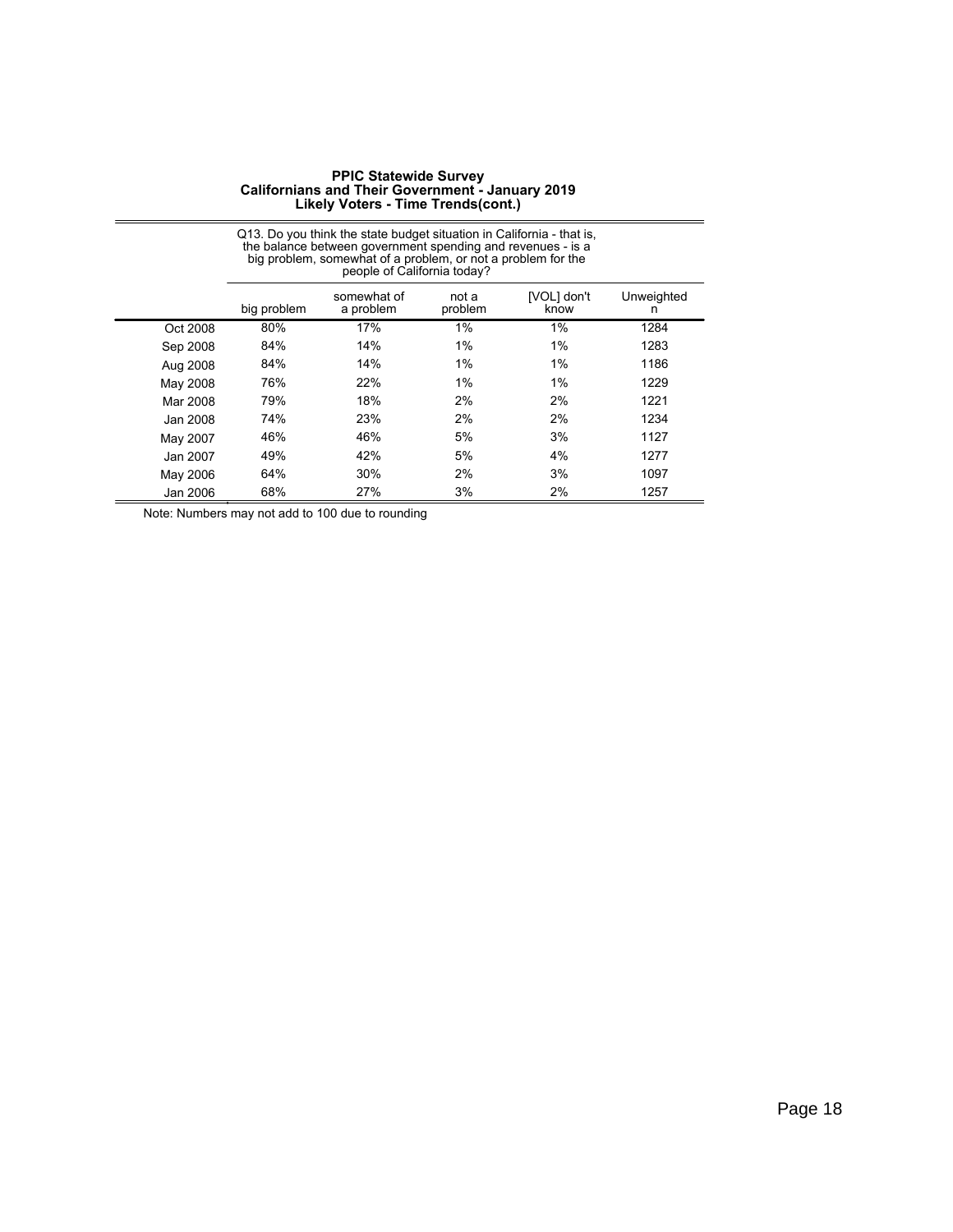| <b>PPIC Statewide Survey</b>                            |
|---------------------------------------------------------|
| <b>Californians and Their Government - January 2019</b> |
| <b>Likely Voters - Time Trends</b>                      |

|          |         | Q19. Overall, do you approve or disapprove of<br>the way that Donald Trump is handling his job<br>as president? |                     |                 |  |  |
|----------|---------|-----------------------------------------------------------------------------------------------------------------|---------------------|-----------------|--|--|
|          | approve | disapprove                                                                                                      | [VOL] don't<br>know | Unweighted<br>n |  |  |
| Jan 2019 | 36%     | 62%                                                                                                             | 2%                  | 1145            |  |  |
| Dec 2018 | 36%     | 61%                                                                                                             | 3%                  | 1083            |  |  |
| Oct 2018 | 39%     | 58%                                                                                                             | 3%                  | 981             |  |  |
| Sep 2018 | 37%     | 61%                                                                                                             | 2%                  | 958             |  |  |
| Jul 2018 | 34%     | 64%                                                                                                             | 2%                  | 1012            |  |  |
| May 2018 | 38%     | 58%                                                                                                             | 4%                  | 889             |  |  |
| Mar 2018 | 37%     | 61%                                                                                                             | 2%                  | 920             |  |  |
| Jan 2018 | 32%     | 67%                                                                                                             | 1%                  | 1038            |  |  |
| Dec 2017 | 34%     | 63%                                                                                                             | 3%                  | 1058            |  |  |
| Sep 2017 | 31%     | 66%                                                                                                             | 3%                  | 1095            |  |  |
| Jul 2017 | 34%     | 63%                                                                                                             | 3%                  | 1085            |  |  |
| May 2017 | 33%     | 63%                                                                                                             | 3%                  | 1013            |  |  |
| Mar 2017 | 35%     | 62%                                                                                                             | 3%                  | 1058            |  |  |
| Jan 2017 | 34%     | 55%                                                                                                             | 11%                 | 1094            |  |  |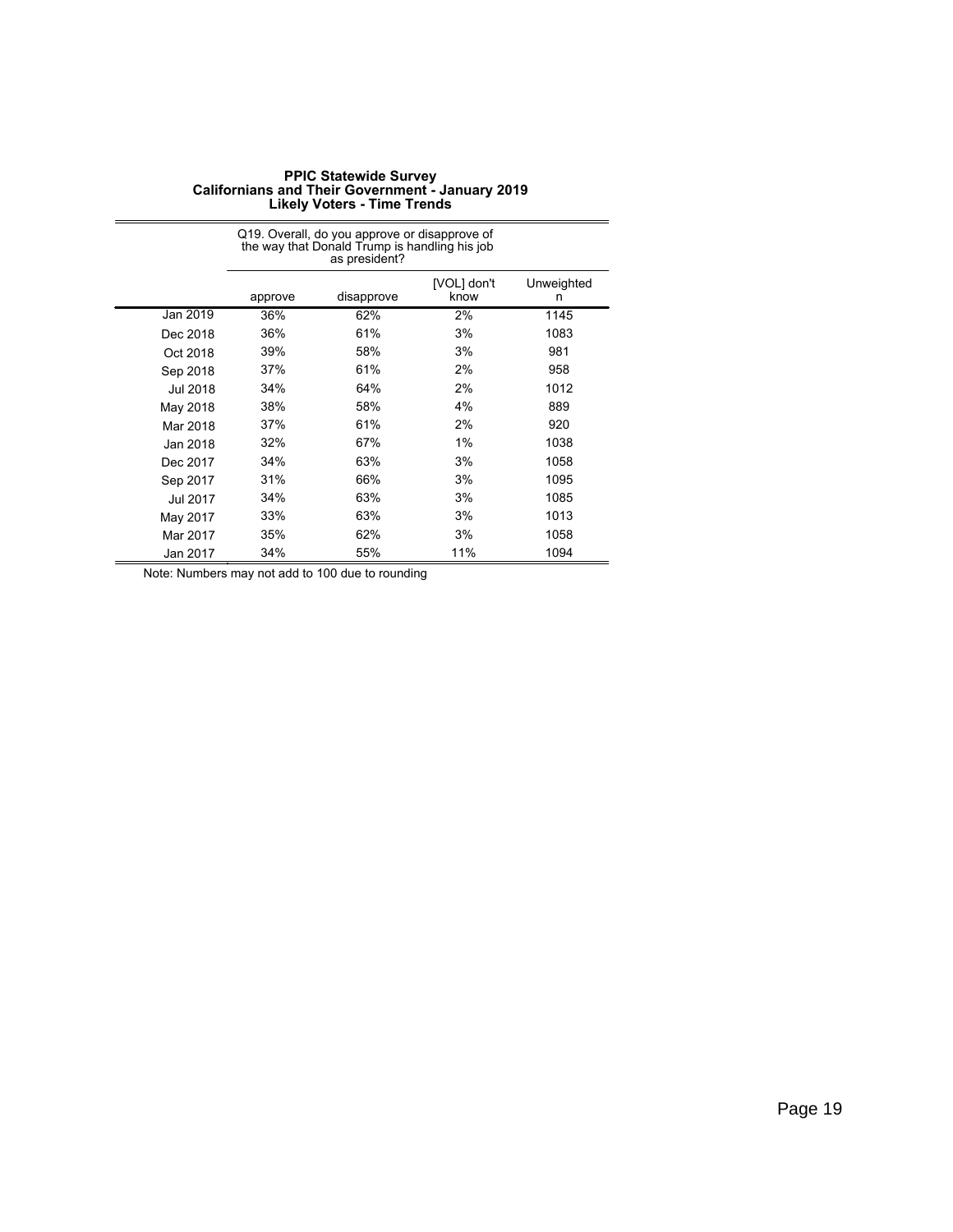|          | Q20. Overall, from what you know so far, do you approve or<br>disapprove of the way Speaker of the House Nancy Pelosi is<br>handling her job?           |     |       |     |      |  |  |
|----------|---------------------------------------------------------------------------------------------------------------------------------------------------------|-----|-------|-----|------|--|--|
|          | (vol) never<br>heard of her/<br>have not<br>heard<br>enough to<br>[VOL] don't<br>Unweighted<br>have an<br>disapprove<br>opinion<br>know<br>approve<br>n |     |       |     |      |  |  |
| Jan 2019 | 50%                                                                                                                                                     | 46% | 2%    | 3%  | 1151 |  |  |
| Sep 2009 | 44%                                                                                                                                                     | 48% | 0%    | 8%  | 1339 |  |  |
| Mar 2009 | 43%                                                                                                                                                     | 47% | 0%    | 10% | 1137 |  |  |
| Sep 2008 | 38%                                                                                                                                                     | 52% | $0\%$ | 11% | 1278 |  |  |
| Mar 2008 | 43%                                                                                                                                                     | 45% | $0\%$ | 12% | 1216 |  |  |
| Sep 2007 | 44%                                                                                                                                                     | 45% | $0\%$ | 11% | 1158 |  |  |
| Jun 2007 | 43%                                                                                                                                                     | 42% | $0\%$ | 15% | 1111 |  |  |
| Mar 2007 | 53%                                                                                                                                                     | 31% | 0%    | 16% | 1234 |  |  |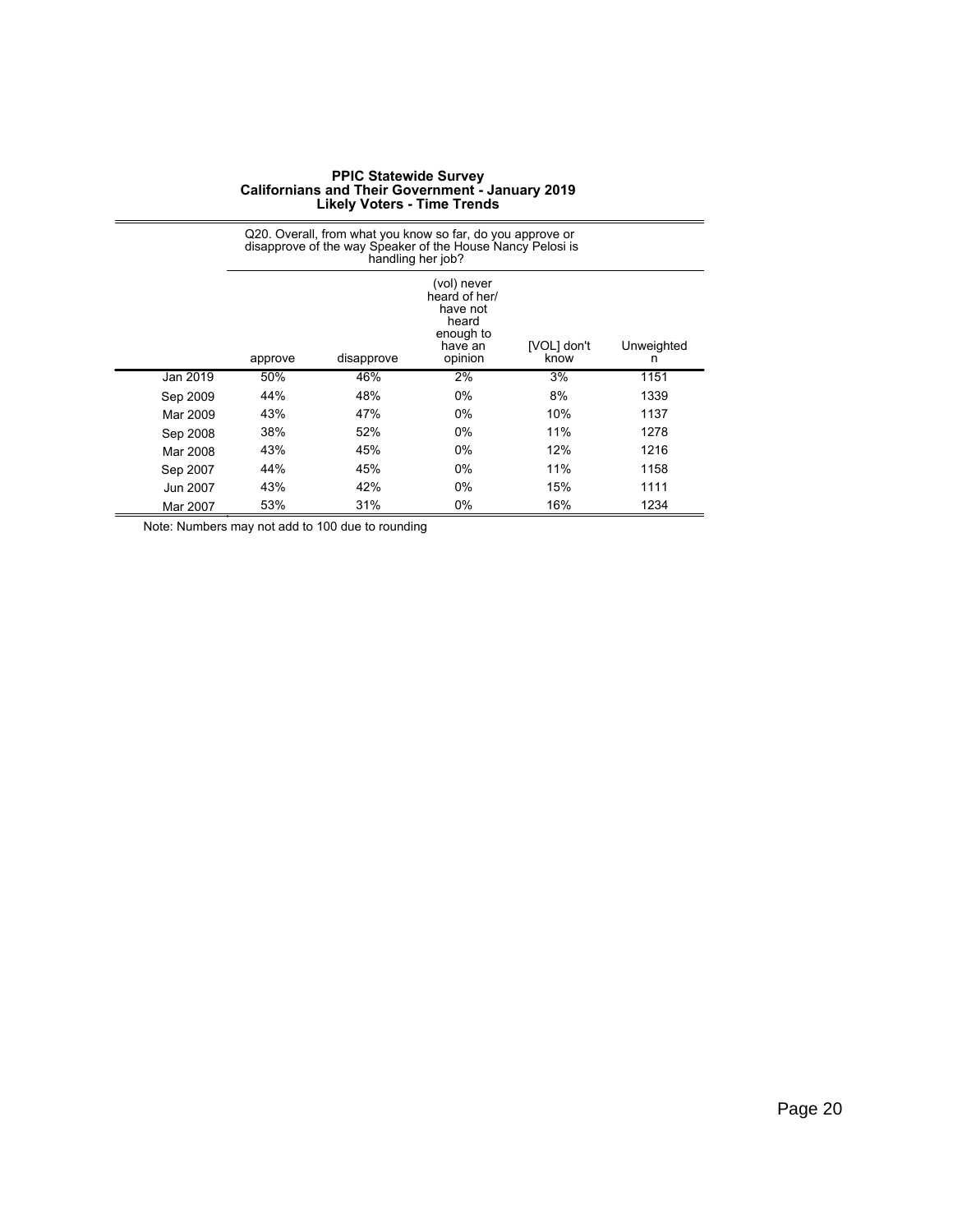|          |         | the way the U.S. Congress is handling its job? |                     |                 |
|----------|---------|------------------------------------------------|---------------------|-----------------|
|          | approve | disapprove                                     | [VOL] don't<br>know | Unweighted<br>n |
| Jan 2019 | 23%     | 72%                                            | 5%                  | 1146            |
| Dec 2018 | 20%     | 74%                                            | 6%                  | 1086            |
| Oct 2018 | 20%     | 75%                                            | 6%                  | 983             |
| Sep 2018 | 20%     | 74%                                            | 7%                  | 958             |
| Jul 2018 | 14%     | 83%                                            | 3%                  | 1015            |
| May 2018 | 18%     | 78%                                            | 5%                  | 891             |
| Mar 2018 | 22%     | 74%                                            | 4%                  | 925             |
| Jan 2018 | 15%     | 81%                                            | 3%                  | 1040            |
| Dec 2017 | 15%     | 80%                                            | 4%                  | 1068            |
| Sep 2017 | 18%     | 79%                                            | 3%                  | 1098            |
| Jul 2017 | 17%     | 78%                                            | 5%                  | 1091            |
| May 2017 | 19%     | 76%                                            | 5%                  | 1017            |
| Mar 2017 | 27%     | 68%                                            | 6%                  | 1059            |
| Jan 2017 | 25%     | 68%                                            | 7%                  | 1098            |
| Oct 2016 | 17%     | 77%                                            | 6%                  | 1024            |
| Sep 2016 | 16%     | 81%                                            | 3%                  | 1054            |
| Jul 2016 | 17%     | 80%                                            | 3%                  | 1051            |
| May 2016 | 15%     | 82%                                            | 3%                  | 985             |
| Mar 2016 | 14%     | 83%                                            | 2%                  | 1038            |
| Jan 2016 | 19%     | 78%                                            | 3%                  | 1040            |
| Dec 2015 | 14%     | 81%                                            | 5%                  | 1111            |
| Sep 2015 | 17%     | 79%                                            | 4%                  | 1065            |
| Jul 2015 | 17%     | 78%                                            | 6%                  | 1057            |
| Jun 2015 | 20%     | 74%                                            | 6%                  | 1045            |
| Mar 2015 | 16%     | 80%                                            | 4%                  | 1057            |
| Jan 2015 | 24%     | 71%                                            | 5%                  | 1008            |
| Oct 2014 | 16%     | 79%                                            | 5%                  | 970             |
| Sep 2014 | 16%     | 80%                                            | 5%                  | 907             |
| Jul 2014 | 15%     | 83%                                            | 2%                  | 976             |
| May 2014 | 14%     | 82%                                            | 4%                  | 1034            |
| Mar 2014 | 9%      | 87%                                            | 4%                  | 1091            |
| Jan 2014 | 15%     | 82%                                            | 3%                  | 1150            |
| Dec 2013 | 10%     | 86%                                            | 4%                  | 1078            |
| Sep 2013 | 18%     | 79%                                            | 3%                  | 1086            |
| Jul 2013 | 18%     | 77%                                            | 4%                  | 1268            |
| May 2013 | 19%     | 77%                                            | 5%                  | 1124            |
| Mar 2013 | 16%     | 81%                                            | 3%                  | 1132            |
| Jan 2013 | 21%     | 73%                                            | $6\%$               | 1113            |
| Oct 2012 | 15%     | 81%                                            | 4%                  | 1332            |
| Sep 2012 | 17%     | 78%                                            | 5%                  | 1325            |
| Aug 2012 | 15%     | 81%                                            | 4%                  | 1562            |
| May 2012 | 16%     | 78%                                            | 5%                  | 1252            |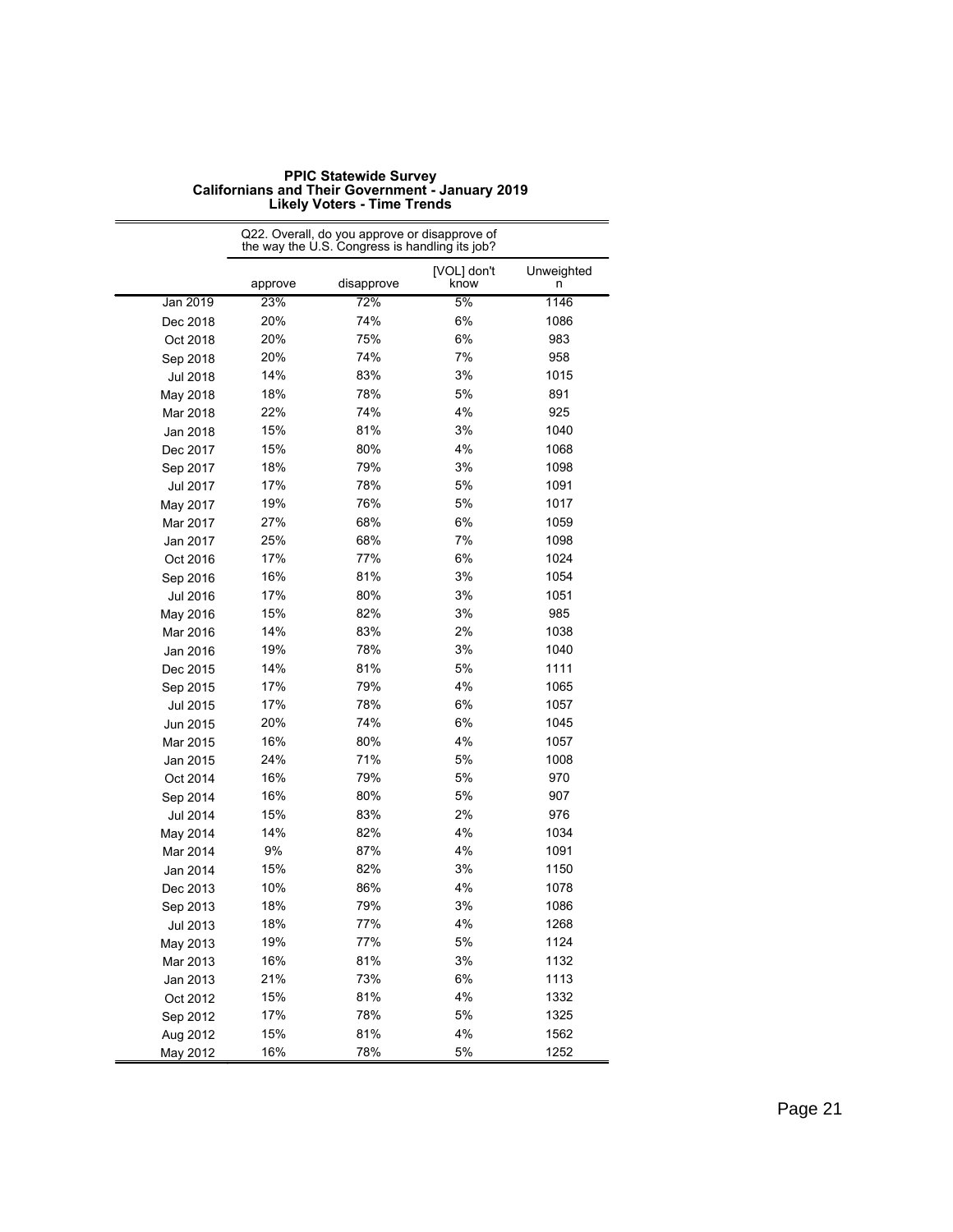|          | Q22. Overall, do you approve or disapprove of<br>the way the U.S. Congress is handling its job? |            |                     |                 |
|----------|-------------------------------------------------------------------------------------------------|------------|---------------------|-----------------|
|          | approve                                                                                         | disapprove | [VOL] don't<br>know | Unweighted<br>n |
| Mar 2012 | 17%                                                                                             | 79%        | 4%                  | 1163            |
| Jan 2012 | 14%                                                                                             | 82%        | 4%                  | 1300            |
| Dec 2011 | 9%                                                                                              | 88%        | 3%                  | 1293            |
| Sep 2011 | 15%                                                                                             | 79%        | 6%                  | 1360            |
| Jul 2011 | 17%                                                                                             | 78%        | 5%                  | 1638            |
| Mar 2011 | 22%                                                                                             | 69%        | 9%                  | 1365            |
| Oct 2010 | 26%                                                                                             | 71%        | 3%                  | 1233            |
| Sep 2010 | 21%                                                                                             | 74%        | 5%                  | 1214            |
| May 2010 | 26%                                                                                             | 68%        | 6%                  | 1250            |
| Mar 2010 | 14%                                                                                             | 82%        | 4%                  | 1231            |
| Jan 2010 | 29%                                                                                             | 65%        | 6%                  | 1296            |
| Dec 2009 | 29%                                                                                             | 66%        | 5%                  | 1076            |
| Sep 2009 | 34%                                                                                             | 60%        | 6%                  | 1338            |
| May 2009 | 39%                                                                                             | 53%        | 7%                  | 1216            |
| Mar 2009 | 35%                                                                                             | 58%        | 7%                  | 1134            |
| Jan 2009 | 30%                                                                                             | 64%        | 6%                  | 1389            |
| Oct 2008 | 18%                                                                                             | 78%        | 4%                  | 1281            |
| Sep 2008 | 26%                                                                                             | 67%        | 7%                  | 1280            |
| Aug 2008 | 22%                                                                                             | 72%        | 6%                  | 1180            |
| Mar 2008 | 30%                                                                                             | 63%        | 7%                  | 1220            |
| Dec 2007 | 23%                                                                                             | 72%        | 5%                  | 1147            |
| Sep 2007 | 28%                                                                                             | 66%        | 6%                  | 1160            |
| Jun 2007 | 30%                                                                                             | 62%        | 9%                  | 1106            |
| Jan 2007 | 37%                                                                                             | 51%        | 12%                 | 1276            |
| Sep 2006 | 31%                                                                                             | 63%        | 6%                  | 1207            |
| Mar 2006 | 31%                                                                                             | 62%        | 7%                  | 1004            |
| Oct 2005 | 37%                                                                                             | 55%        | 8%                  | 1164            |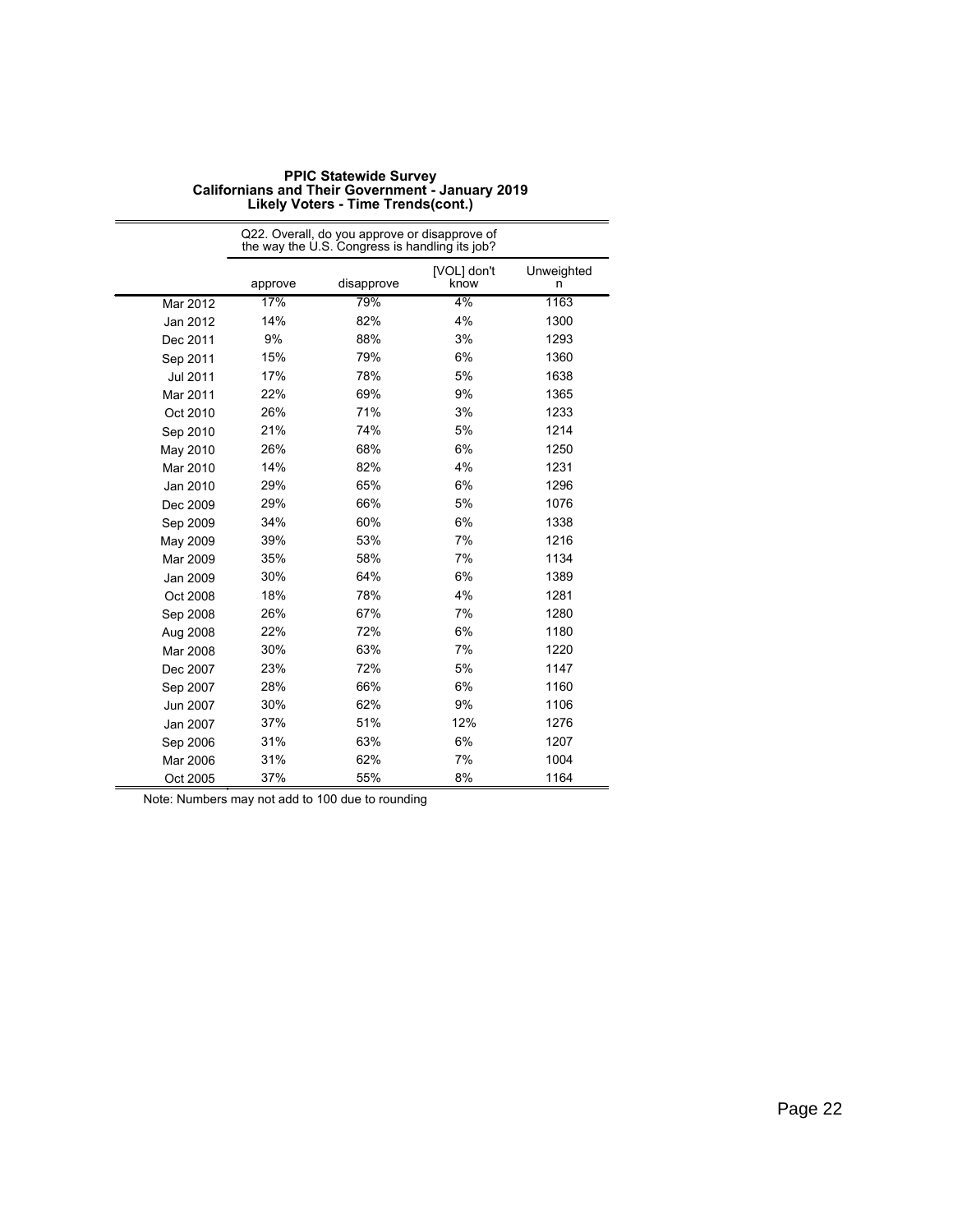|          | Q23. Do you think that President Trump and the<br>U.S. Congress will be able to work together and<br>accomplish a lot in the next year, or not? |                                                |                     |                 |
|----------|-------------------------------------------------------------------------------------------------------------------------------------------------|------------------------------------------------|---------------------|-----------------|
|          | yes, will be<br>able to work<br>together                                                                                                        | no, will not<br>be able to<br>work<br>together | [VOL] don't<br>know | Unweighted<br>n |
| Jan 2019 | 18%                                                                                                                                             | 79%                                            | 3%                  | 1152            |
| Jan 2018 | 27%                                                                                                                                             | 69%                                            | 4%                  | 1039            |
| Jan 2017 | 55%                                                                                                                                             | 39%                                            | 6%                  | 1103            |
| Jan 2015 | 18%                                                                                                                                             | 78%                                            | 4%                  | 1011            |
| Jan 2014 | 22%                                                                                                                                             | 75%                                            | 3%                  | 1149            |
| Jan 2013 | 37%                                                                                                                                             | 57%                                            | 5%                  | 1115            |
| Jan 2012 | 19%                                                                                                                                             | 77%                                            | 4%                  | 1304            |
| Jan 2010 | 48%                                                                                                                                             | 46%                                            | 6%                  | 1302            |
| May 2009 | 69%                                                                                                                                             | 24%                                            | 7%                  | 1217            |
| Jan 2009 | 79%                                                                                                                                             | 15%                                            | 5%                  | 1387            |
| Jun 2007 | 15%                                                                                                                                             | 81%                                            | 3%                  | 1113            |
| Jan 2007 | 30%                                                                                                                                             | 65%                                            | 5%                  | 1278            |

\*January 2009 to January 2015 trend wording was "Do you think that President Obama and the U.S. Congress will be able to work together and accomplish a lot in the next year, or not?"

\*January 2007 to June 2007 trend wording was "Do you think that President Bush and the U.S. Congress will be able to work together and accomplish a lot in the next year, or not?"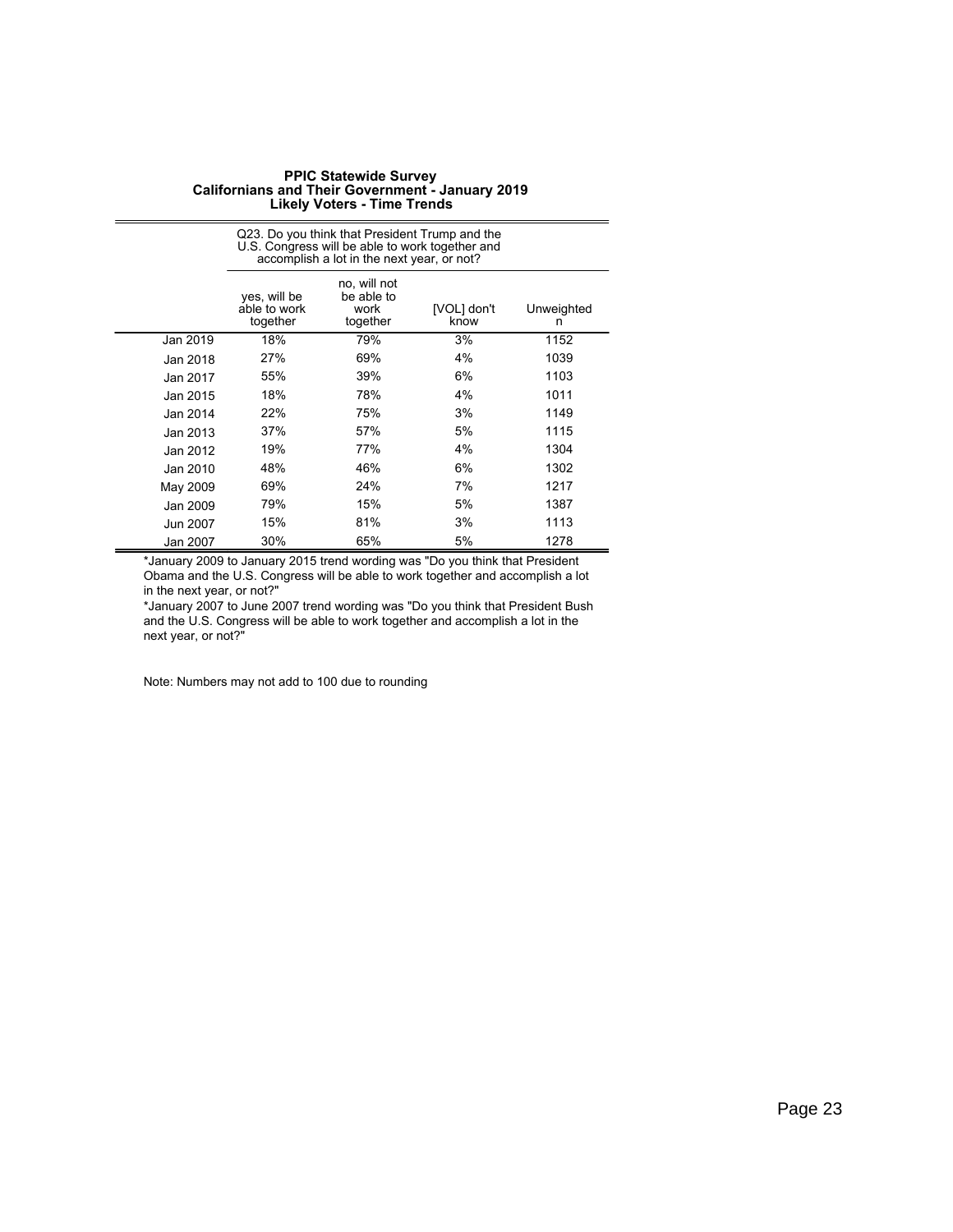|          | Q24. Do you think things in the United States<br>are GENERALLY going in the right direction or<br>the wrong direction? |                    |                     |                 |  |
|----------|------------------------------------------------------------------------------------------------------------------------|--------------------|---------------------|-----------------|--|
|          | right direction                                                                                                        | wrong<br>direction | [VOL] don't<br>know | Unweighted<br>n |  |
| Jan 2019 | 29%                                                                                                                    | 68%                | 3%                  | 1144            |  |
| Oct 2018 | 38%                                                                                                                    | 56%                | 6%                  | 981             |  |
| Dec 2017 | 27%                                                                                                                    | 67%                | 7%                  | 1061            |  |
| May 2017 | 28%                                                                                                                    | 64%                | 7%                  | 1010            |  |
| Jan 2017 | 37%                                                                                                                    | 57%                | 6%                  | 1101            |  |
| Oct 2016 | 40%                                                                                                                    | 55%                | 5%                  | 1020            |  |
| Mar 2016 | 34%                                                                                                                    | 63%                | 3%                  | 1034            |  |
| Sep 2015 | 35%                                                                                                                    | 61%                | 4%                  | 1059            |  |
| Mar 2015 | 34%                                                                                                                    | 61%                | 5%                  | 1054            |  |
| Mar 2014 | 35%                                                                                                                    | 61%                | 5%                  | 1084            |  |
| Dec 2013 | 32%                                                                                                                    | 63%                | 4%                  | 1075            |  |
| Jan 2013 | 47%                                                                                                                    | 49%                | 4%                  | 1114            |  |
| Oct 2012 | 42%                                                                                                                    | 55%                | 3%                  | 1332            |  |
| Sep 2011 | 24%                                                                                                                    | 72%                | 4%                  | 1355            |  |
| Oct 2010 | 35%                                                                                                                    | 60%                | 5%                  | 1229            |  |
| Dec 2009 | 39%                                                                                                                    | 56%                | 5%                  | 1078            |  |
| May 2009 | 52%                                                                                                                    | 43%                | 5%                  | 1217            |  |
| Jan 2009 | 31%                                                                                                                    | 64%                | 5%                  | 1386            |  |
| Aug 2008 | 22%                                                                                                                    | 73%                | 5%                  | 1180            |  |
| Mar 2008 | 21%                                                                                                                    | 75%                | 4%                  | 1219            |  |
| Jun 2007 | 26%                                                                                                                    | 68%                | 6%                  | 1107            |  |
| Jan 2007 | 33%                                                                                                                    | 63%                | 4%                  | 1271            |  |
| Oct 2006 | 31%                                                                                                                    | 62%                | 6%                  | 1188            |  |
| Sep 2005 | 35%                                                                                                                    | 60%                | 5%                  | 1117            |  |
| Jan 2005 | 43%                                                                                                                    | 52%                | 4%                  | 1233            |  |
| Sep 2004 | 41%                                                                                                                    | 56%                | 3%                  | 1200            |  |
| Sep 2003 | 43%                                                                                                                    | 52%                | 5%                  | 1146            |  |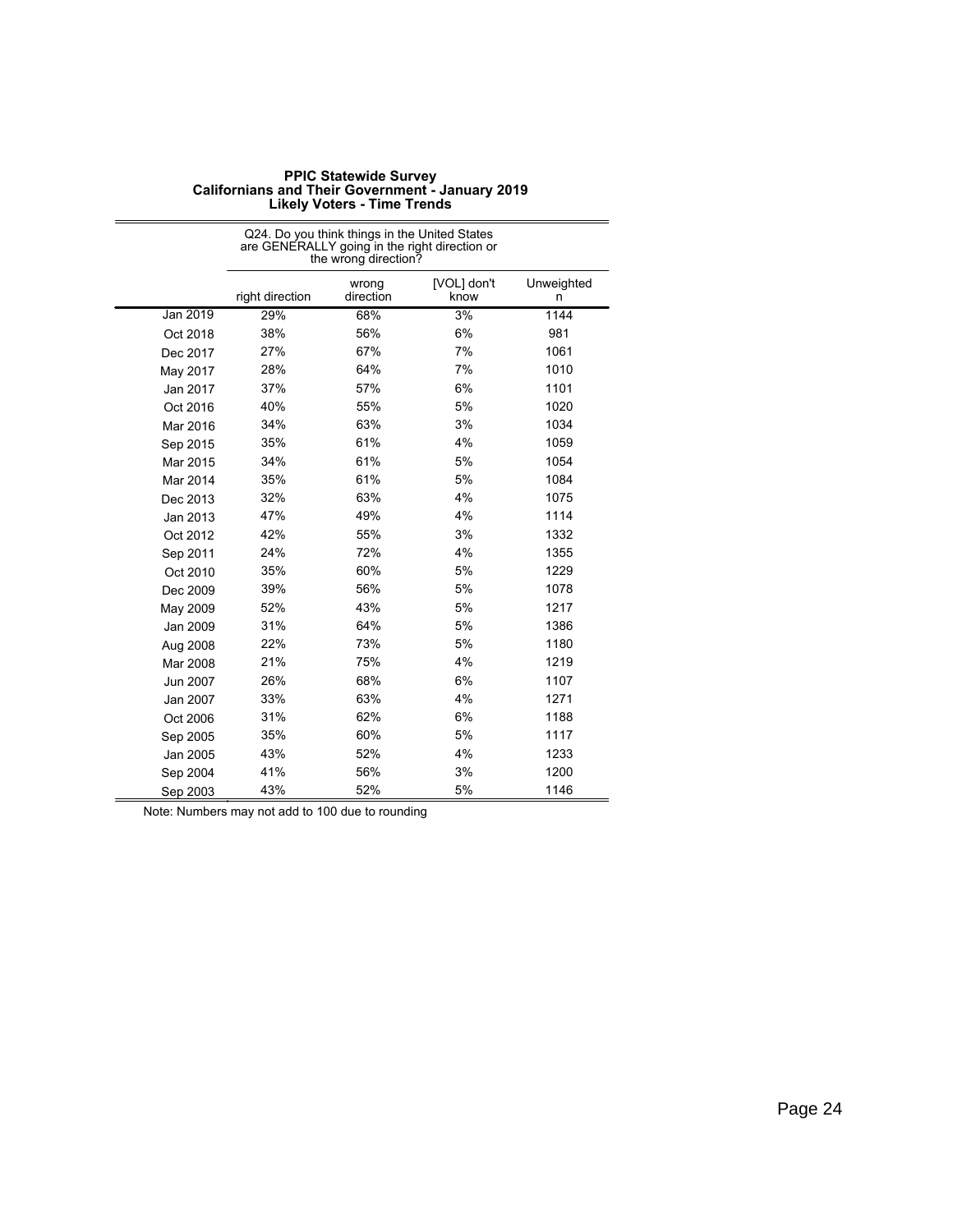|                                                           | Q26. All in all, would you favor or oppose<br>building a wall along the entire border with<br>Mexico? |     |    |      |  |
|-----------------------------------------------------------|-------------------------------------------------------------------------------------------------------|-----|----|------|--|
| [VOL] don't<br>Unweighted<br>favor<br>know<br>oppose<br>n |                                                                                                       |     |    |      |  |
| Jan 2019                                                  | 35%                                                                                                   | 62% | 3% | 1148 |  |
| Oct 2018                                                  | 34%                                                                                                   | 65% | 2% | 984  |  |
| Mar 2018                                                  | 36%                                                                                                   | 62% | 3% | 926  |  |
| Sep 2017                                                  | 31%                                                                                                   | 68% | 1% | 1099 |  |
| Mar 2017                                                  | 29%                                                                                                   | 69% | 2% | 1064 |  |
| Sep 2016                                                  | 34%                                                                                                   | 64% | 3% | 1054 |  |
| May 2016                                                  | 33%                                                                                                   | 65% | 2% | 984  |  |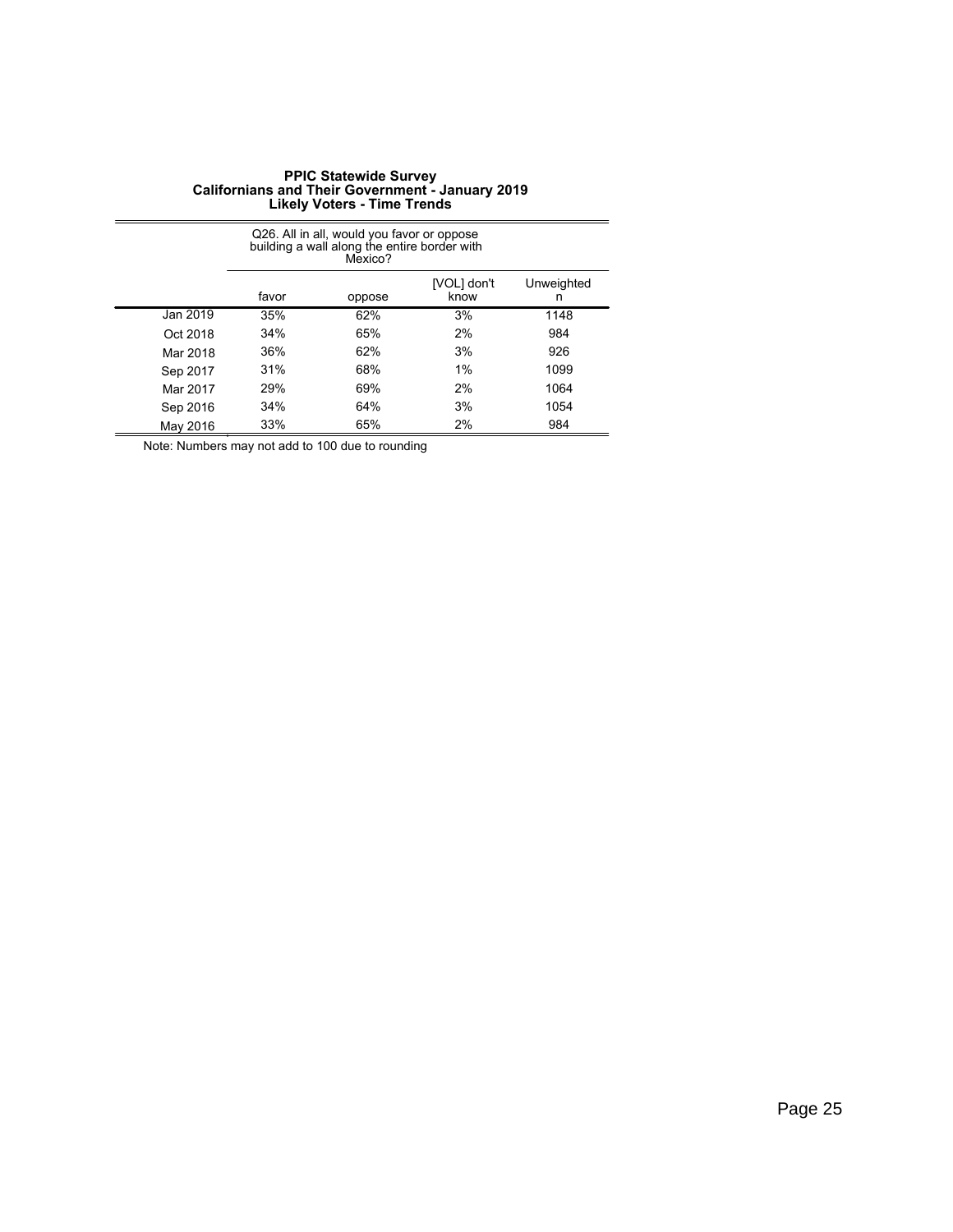|          | Q29. These days, do you feel (1) optimistic or<br>(2) pessimistic that Americans of different<br>political views can still come together and work<br>out their differences? |             |                     |            |  |
|----------|-----------------------------------------------------------------------------------------------------------------------------------------------------------------------------|-------------|---------------------|------------|--|
|          | optimistic                                                                                                                                                                  | pessimistic | [VOL] don't<br>know | Unweighted |  |
| Jan 2019 | 48%                                                                                                                                                                         | 49%         | 3%                  | 1154       |  |
| Sep 2017 | 55%                                                                                                                                                                         | 44%         | 1%                  | 1101       |  |